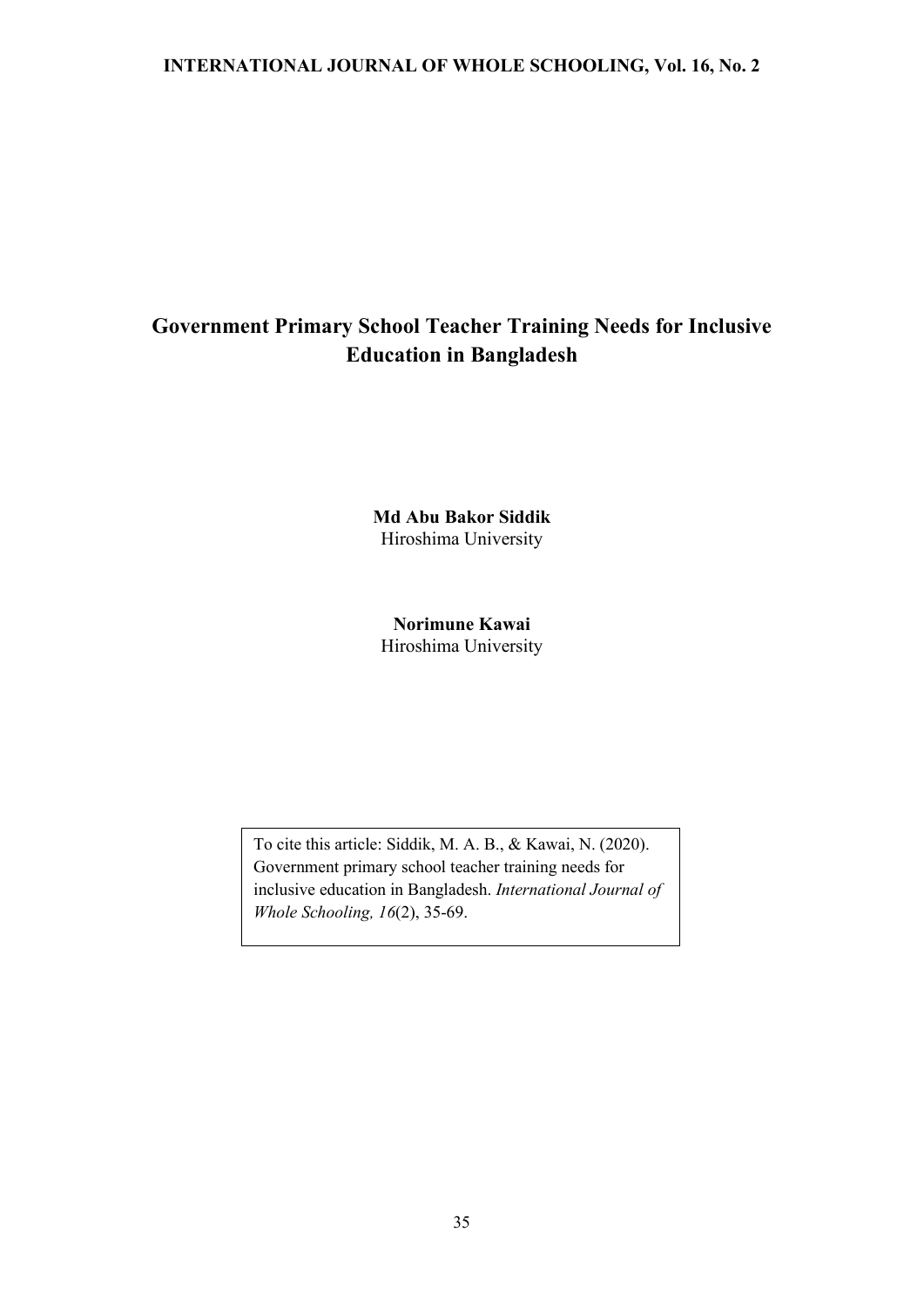# **Government Primary School Teacher Training Needs for Inclusive Education in Bangladesh**

#### **Abstract**

Bangladesh adopted inclusive education for all government primary schools when it implemented the National Education Policy 2010. However, Bangladesh continues to face several challenges in implementing inclusive education, and low teaching quality remains a significant issue in teaching children with special needs. To overcome this challenge, Bangladesh is developing inclusive teacher education. The current study reviewed 25 studies published in the last 15 years to compile and describe teachers' needs for implementing inclusive education in Bangladesh. The primary purpose of this study was to investigate teachers' training needs to implement inclusive education. This study also addressed the challenges of limited teacher training resources and discussed the three critical components of teacher training: professional learning, practice and engagement, and specific training content, such as involving children with special needs and collaborating with stakeholders including students, parents, and local leaders. This study also found that government primary school teachers need to be involved in long-term pre-service training. The result of this study can be used to develop a teacher training program for inclusive education in the future to fulfill government primary school teachers' training needs in Bangladesh. The findings of this study suggest the in-service training for government primary school teachers be improved to provide them teaching techniques for diverse students and collaboration skills with stakeholders in school communities to implement quality inclusive education.

*Keywords*: Bangladesh, inclusive education, children with special needs, teacher education.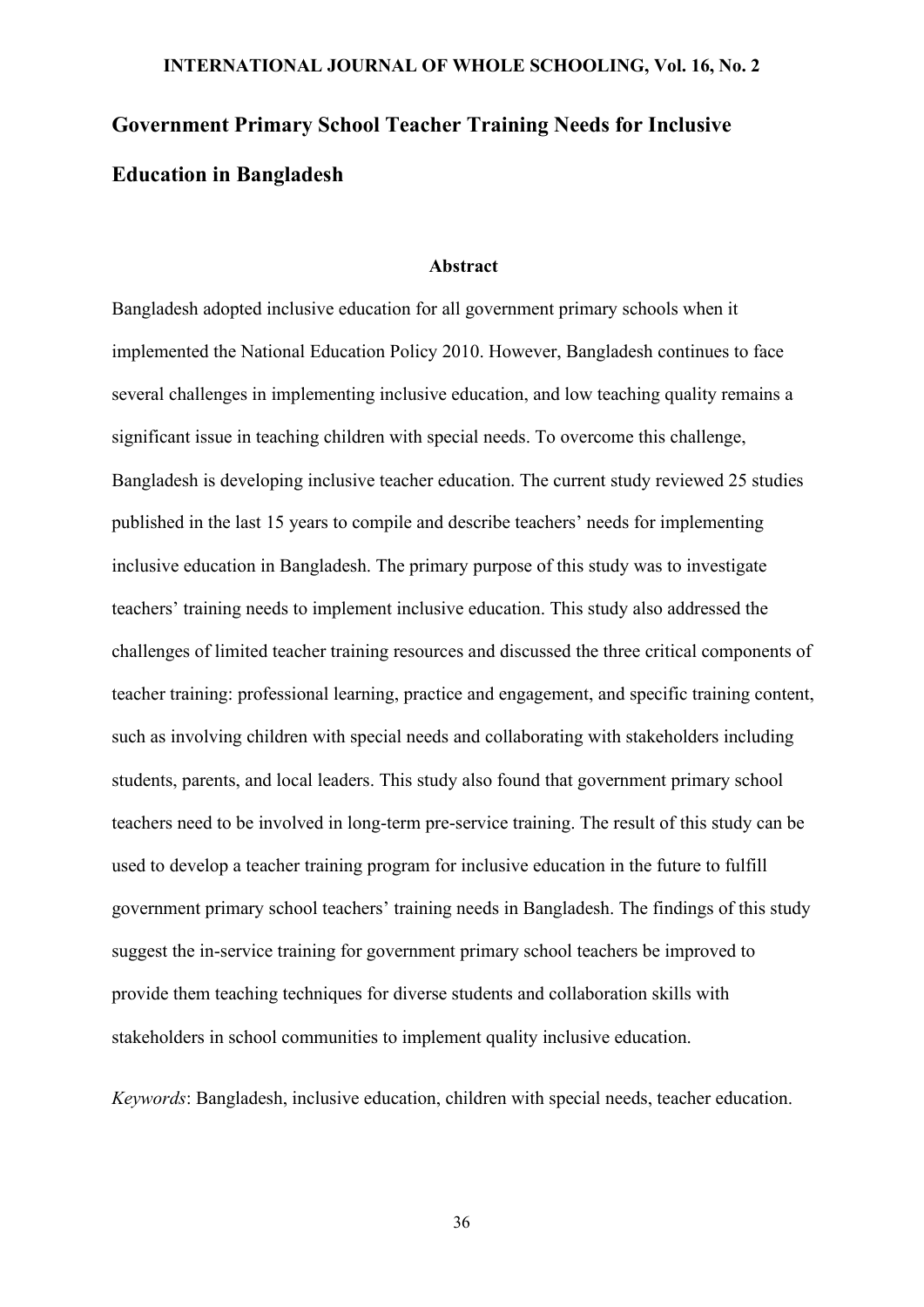#### **Introduction**

In the era of Sustainable Development Goals (SDGs), countries around the world require inclusive, equitable, and quality education (United Nations, 2015). As part of Goal 4, to ensure inclusive and equitable quality education and promote lifelong learning opportunities for all, Bangladesh has introduced inclusive education in all of its government primary schools (GPSs). As a developing country, Bangladesh is also trying to realize the SDGs by implementing inclusive education. The Directorate of Primary Education (DPE) runs 66,540 primary schools (including GPSs, registered non-government primary schools, non-government primary schools, and new nationalized primary schools) across Bangladesh (DPE, 2017).

Studies have established that Bangladesh continues to face numerous challenges in implementing inclusive education at the primary education level. The major challenge is teachers' abilities to teach children with special needs in regular classrooms (Ahsan, Tasnuba, Akter, Islam, & Miah, 2016; Ahsan & Mullick, 2013; Avramidis & Norwich, 2002; Siddik & Kawai, 2018). This is due to insufficient human and structural resources, which is a common issue for other developing countries as well (Ahsan & Mullick, 2013; Ajuwon, 2007; Azam, 2015; Barnamala, 2015; Charema, 2010; Lamichhane & Kawakatsu, 2015; Osborn, Cutter, & Ullah, 2015; Sharma, Forlin, Deppeler & Guang-Xue, 2013). To overcome this challenge, Bangladesh has been developing inclusive teacher education since 2008 (Ahsan et al., 2013; Ahsan et al., 2016).

#### **Inclusive Education in Bangladesh**

Bangladesh became a signatory of the Convention on the Rights of the Child in 1990. It ratified Education for All (EFA) in the same year and implemented a new national law called The Primary Education (Compulsory) Act, 1990, that made primary education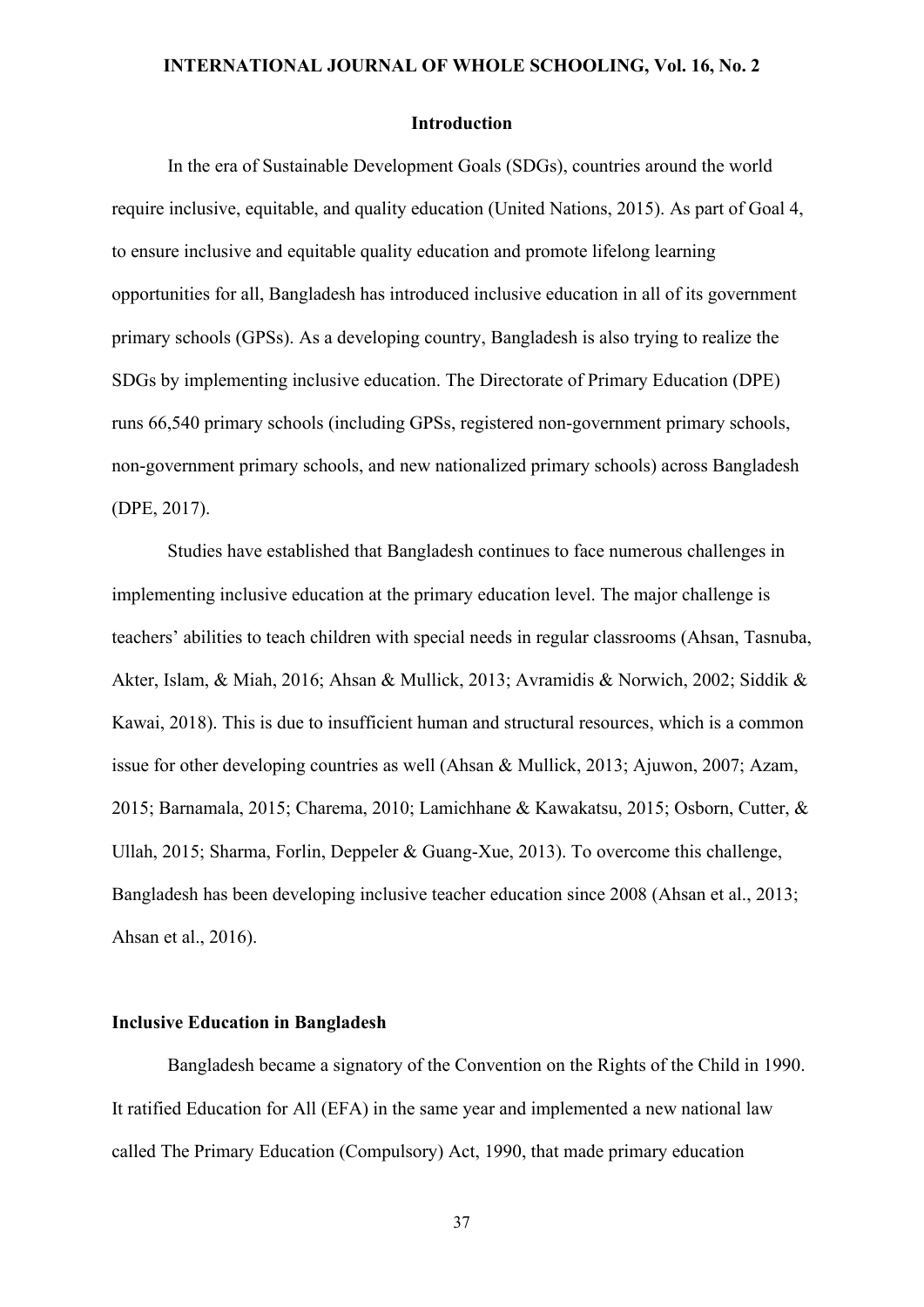compulsory for all the children in Bangladesh. This law enforced the provision of education for children with special needs but considered it social work, not an academic activity (Zaman, Khan, & Mahbub-ul-Alam, 2011). Furthermore, Bangladesh ratified the Convention on the Rights of Persons with Disabilities (UNCRPD) in 2007. In 2008, Bangladesh legislated a special law for persons with disabilities called the Persons with Disabilities Rights and the Protection Act 2013 (Ministry of Social Welfare, 2013). Moreover, the new National Education Policy 2010 includes a clear, mandatory directive on inclusive education for children with mild and moderate disabilities (Ministry of Education, 2010). Therefore, current GPSs have to include children with special needs from the school catchment area.

# **Inclusive Teacher Education in Developing Countries**

Teacher preparation programs play a significant role in supporting inclusive education (Forlin & Hopewell, 2006; Sokal, 2012). One of the most significant challenges developing countries encounter is the effective preparation teachers receive for implementing inclusive education programs in their schools. If teachers want to become efficacious, inclusive practitioners and understand and meet the needs of all learners, they need to receive the appropriate training on inclusive education (Forlin, Earle, Loreman, & Sharma, 2011; Sharma, Loreman, & Forlin, 2011).

Teacher education systems are based on pre-service models in most countries (Sharma et al., 2013). They seek to develop new programs to form strong connections and collaboration between training institutions and schools (Florian & Rouse, 2009). Even though some countries have had teacher education systems since the 1980s, they are still ineffective in improving teachers' quality in inclusive education (Sharma et al., 2011; Sharma et al., 2013). In most jurisdictions, teachers continue to rate insufficient opportunities for training as the key reason for finding inclusion too challenging to implement. According to Forlin (2012,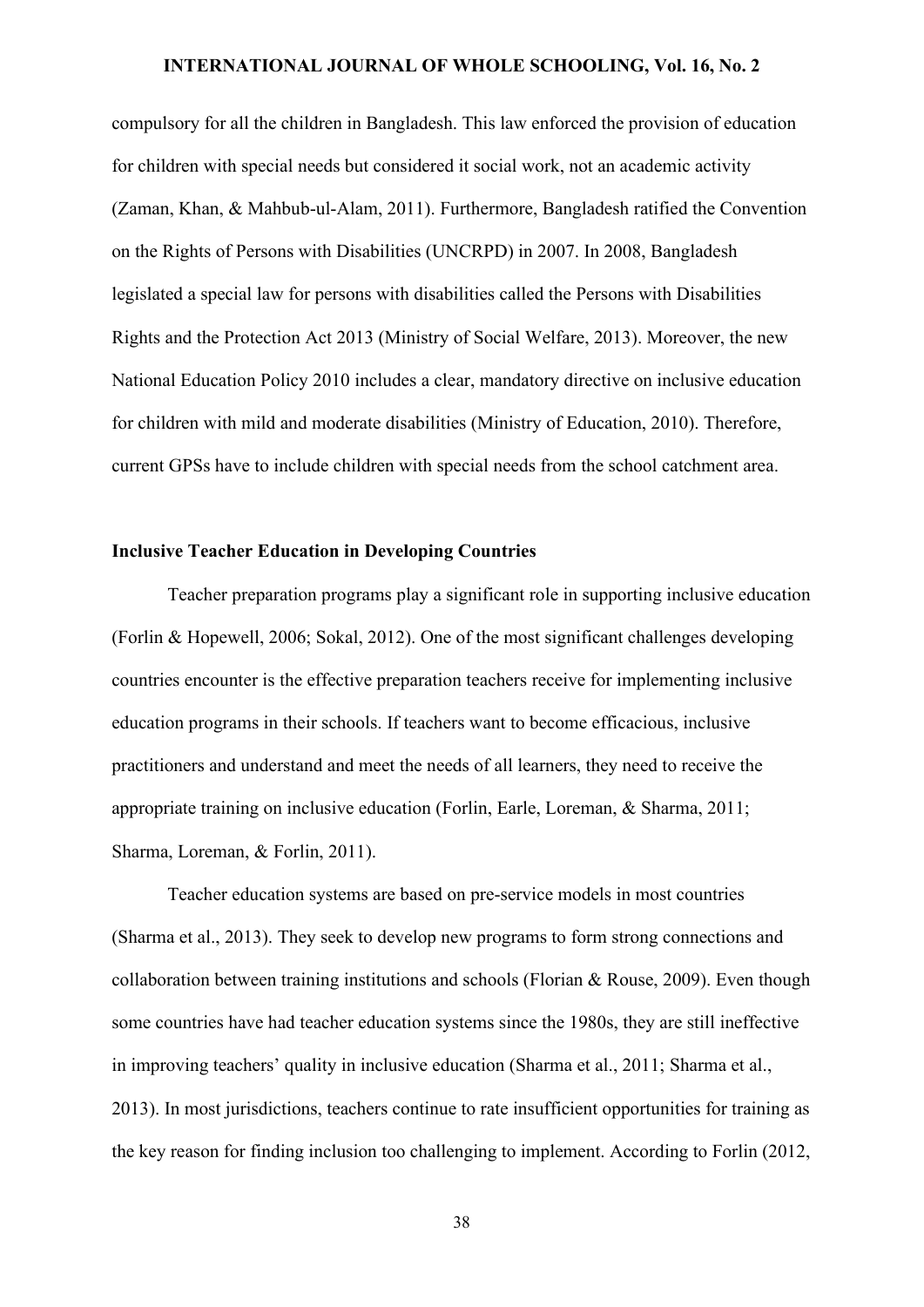p. 4), "teacher education for inclusive education in most regions has been tokenistic at best and non-existent at worse."

Another critical issue in countries where inclusive education has been embraced recently is the insufficient pre-service and in-service inclusive teacher training in professional practice (Forlin, 2010a). According to Deppeler (2012, p. 132), "Quality teaching within inclusive schools requires focused attention on improving the collective professional knowledge and practices of teachers." Therefore, teacher training reform for inclusive education remains a challenge because, in Bangladesh, very few academics are engaged in developing appropriate curricula for inclusive education and employing suitable inclusive pedagogies for children with special needs.

### **Inclusive Teaching Education in Bangladesh**

The training system for GPS teachers in Bangladesh is mostly in-service. To become a teacher, individuals do not need to join pre-service training or have pre-teaching experience at school. After obtaining their teaching positions, they join a long-term training program for 18 months, where they acquire theoretical and practical knowledge of teaching. This training program is the only mandatory long-term training opportunity for GPS teachers. In addition, some universities in Bangladesh offer a Bachelor's and/or Master's degree programs in Education; however, those are not considered pre-service teacher training because those degrees do not provide any advantage to candidates for procuring teaching jobs in GPSs. Even though the candidates have their Master's degrees, it does not help them obtain better positions in GPSs.

GPS teachers engage in a one and a half year-long regular pre-service training called Diploma in Primary Education (DPEd). However, teachers can attend the course within three years of their recruitment because of the heavy workload of the training centers, which serve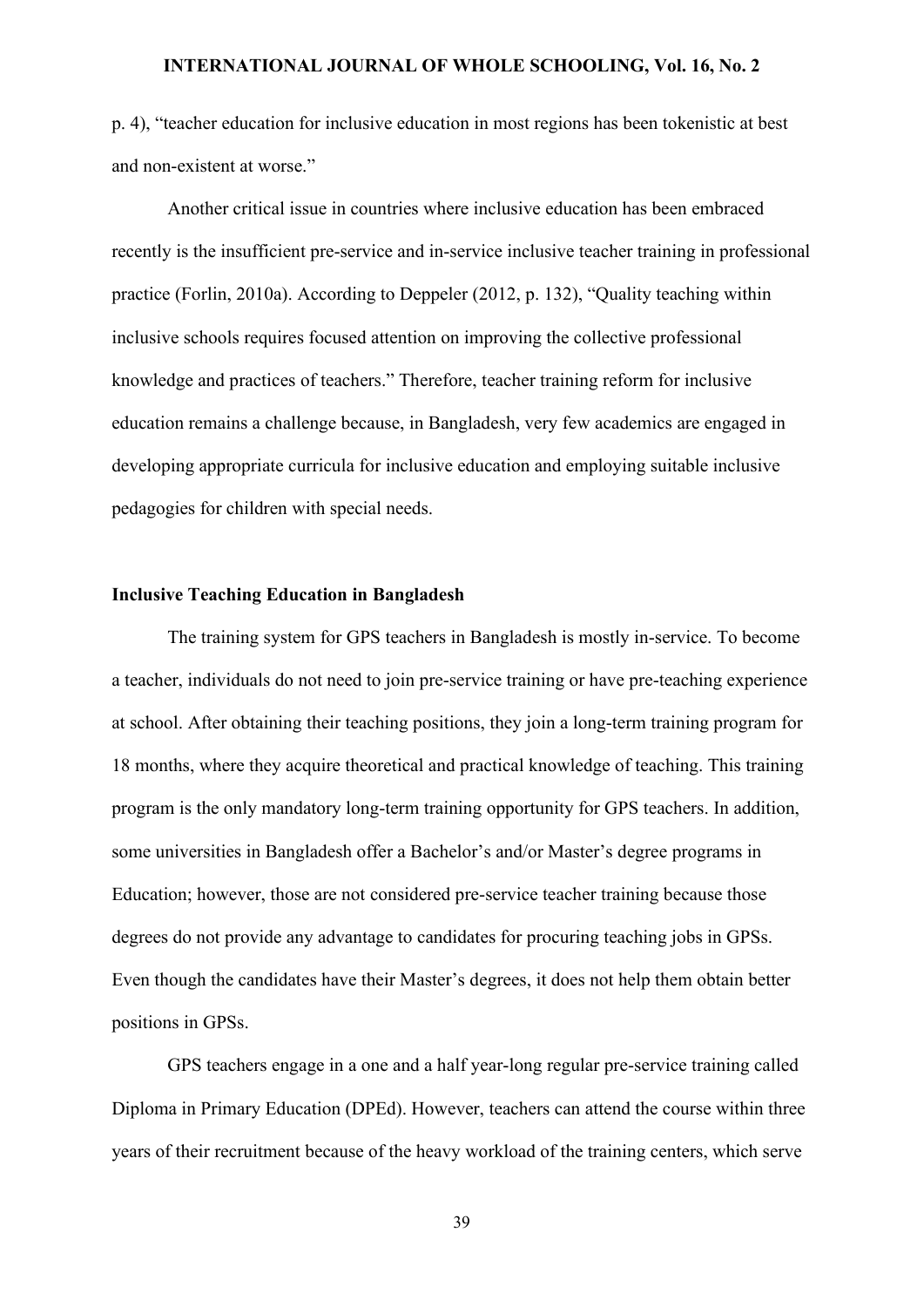a large teacher population (Ahsan et al., 2016; Quddus, 2007). It was observed that an inaccessible environment, inadequate training, insufficient resources, absence of teaching materials, low confidence of teachers and staff, negative attitudes toward children with special needs, gender discrimination, prejudice, and a rigid teaching-learning process in assessment systems are common barriers in Bangladesh for including children with special needs in the regular education system (Ahsan, 2006; Ahsan, Sharma & Deppeler, 2012b; Ahsan et al., 2016). Therefore, implementing inclusive education in Bangladesh still has a long way to go to achieve success. Initiatives are required to develop positive beliefs and attitudes in regular teachers toward inclusive education.

The students' primary education curriculum in Bangladesh has not been updated since 1995 and is not suitable for children with special needs because of the study content and evaluations (Ahsan, Deppeler, & Sharma, 2013; Ahsan & Sharma, 2018; Das, 2011).

Moreover, the primary school teacher education curriculum was initially revised in 1988 and 1993, and the third revision was completed in 2001 (Ahsan & Mullick, 2013). After 2003, it was only in 2013 that significant changes were introduced in the teacher education curriculum when Primary Teachers Training Institutes (PTIs) introduced DPEd. However, the DPEd program did not contain any inclusive education content at the beginning, though a chapter related to inclusive education was added in 2015 (Ahsan et al., 2016).

The dropout rate in Bangladesh is still high (18.6%), and 53% of the students who drop out of primary schools have some form of disability (Ahsan, Haq, Johora, & Siddik, 2013; Directorate of Primary Education [DPE], 2018). Regular school teachers are not very confident about including children with special needs in their programs (Ahsan et al., 2016; Forlin, Loreman, Sharma, & Earle, 2009; Kim, 2011). Several studies have identified the inadequate preparation of school teachers as a significant barrier to inclusive education (Ahsan, Sharma, & Deppeler, 2012a; Ahsan et al., 2013; Ahsan et al., 2013; Avramidis &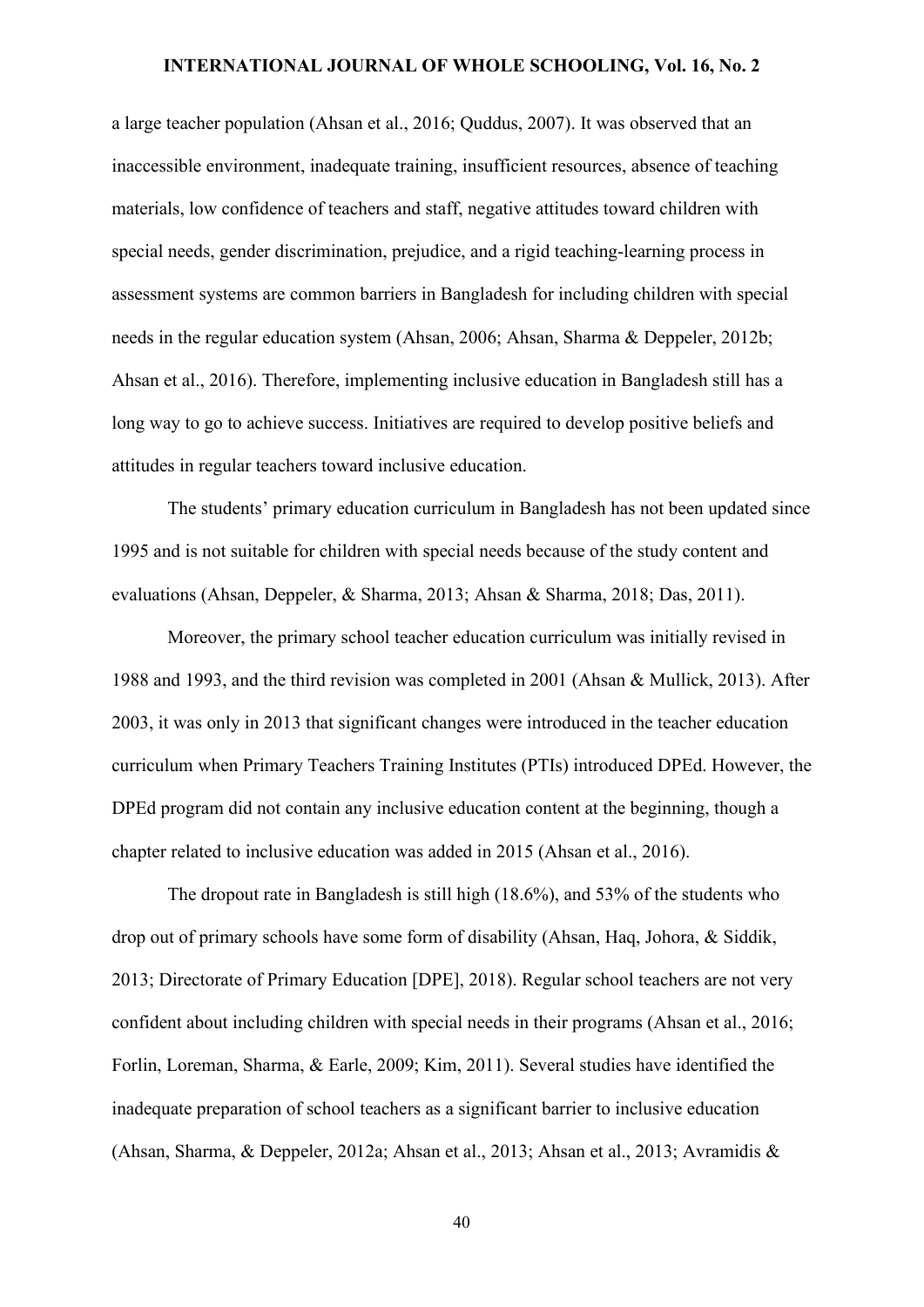Norwich, 2002). Therefore, it is apparent that teacher education for inclusive education in Bangladesh needs enhanced reformation to improve pre-service and in-service training programs (Ahmmed, Sharma, & Deppeler, 2012; Ahsan et al., 2012a; Ahsan et al., 2013; Ahsan et al., 2016).

# **Challenges of Implementing Inclusive Education in GPSs**

The Ministry of Education (MoE) oversees the regular education system, whereas the Ministry of Social Welfare (MoSW) oversees the education of children with special needs. Despite that, there has been little communication among MoE, MoSW, and schools. Due to the limited communication among these ministries and schools, teachers and students with special needs do not receive teaching materials or assistive devices on time (Das, 2011; Miles, Fefoame, Mulligan, & Haque, 2012; Zaman et al., 2011). Linking MoE and MoSW's programs could resolve some of the resource mobilization challenges for children with special needs. Besides having a collaborative program between specialized (special schools, government, and non-governmental project schools) and regular schools, it may be fruitful for teachers to involve children with special needs in regular schools.

Students, teachers, parents, and other stakeholders do not appear to possess positive attitudes toward children with special needs (Ahsan & Mullick, 2013; Hoque, Zohora, Islam, & Al-Ghefeili, 2013; Mullick, Deppeler, & Sharma, 2012). Likewise, the negative attitudes of local leaders toward children with special needs can result in significant obstacles to the effective implementation of inclusive education in regular classrooms. The positive aspects of inclusion are to raise awareness of disability issues and educational needs systematically (Das, 2011). Malak (2013b) found that most of the pre-service teachers mentioned students with special needs as "dull," "unhappy," and "strange," which indicates a lack of knowledge and a negative attitude. Ahmmed et al. (2012) reported that most of the parents of children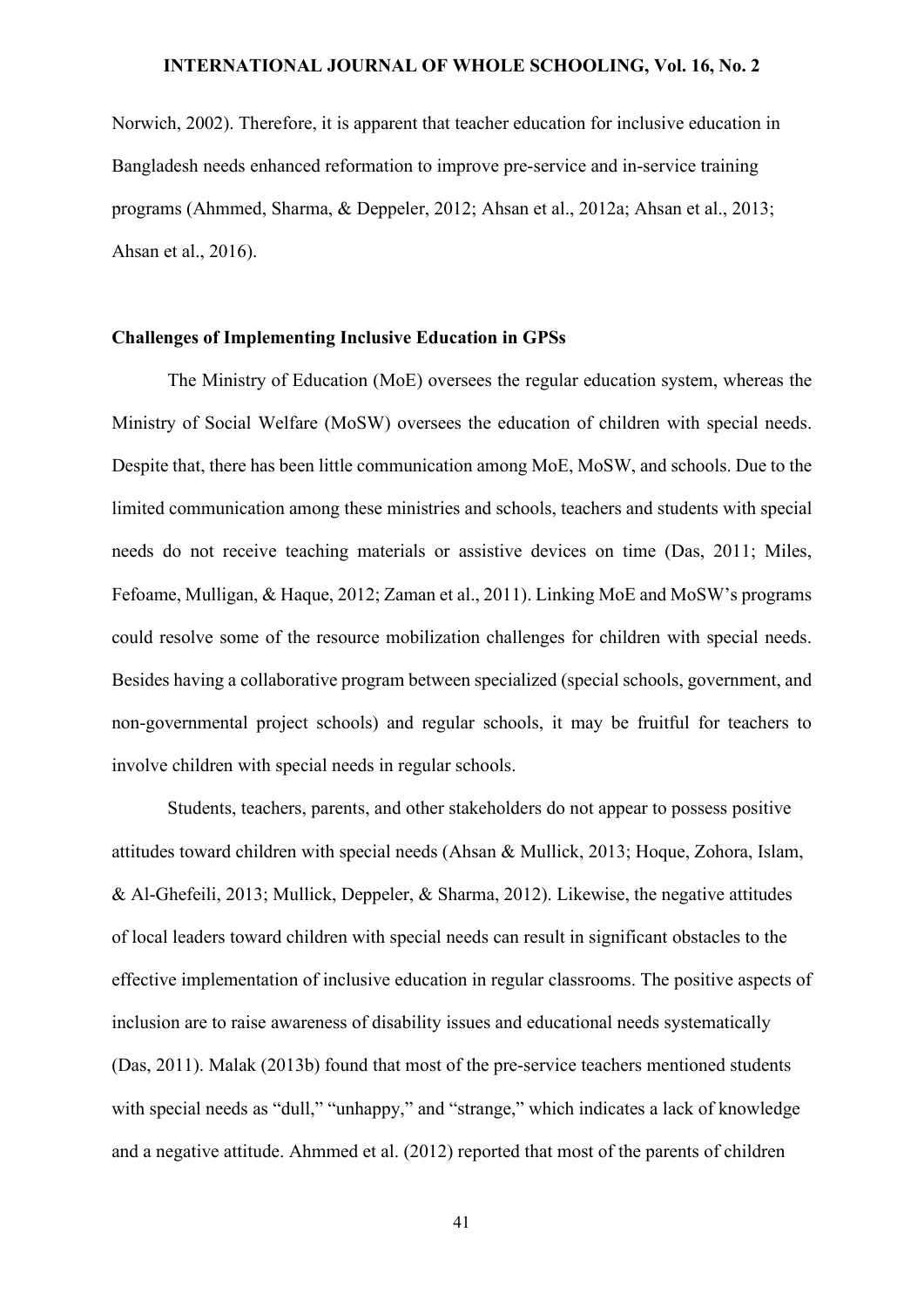without disabilities do not want their children to play with children with disabilities. Children without disabilities may ridicule children with disabilities (Mullick et al., 2012). Sometimes children with special needs are made into an object of ridicule and are often bullied by other students (Das, 2011; Mullick et al., 2012, 2013).

Teachers, too, face many challenges with large-sized classrooms and the challenging infrastructure of schools for children with special needs (Das, 2011). Specifically, teaching in large-sized classes is one of the biggest challenges in implementing inclusive education for teachers, which creates negative attitudes in teachers toward dealing with students with special needs (Forlin, 2010b).

# **Resources for Inclusive Education**

The Bangladeshi government enacted the Bangladesh Persons with Disability Welfare Act-2001 to ensure the rights of people with special needs. This law legally permitted education for children with special needs in regular classrooms (Ministry of Social Welfare, 2001). According to this act, mainstream schools are expected to include learners with disabilities in their classrooms. In the history of education in Bangladesh, Persons with Disabilities Welfare Act-2001 provided the first legal framework for ensuring the educational rights of people with special needs (Ahsan et al., 2016). However, this act suggested a segregated educational setting for children with special needs, not an inclusive educational setting (Ahsan & Mullick, 2013).

GPS stakeholders such as school managing committees, parent-teacher committees, Union Chairmen (local community leaders), and private donors to schools (i.e., local businesspeople and wealthy people) should work together to implement inclusive education successfully. These stakeholders express their positive attitudes toward implementing inclusive education in Bangladesh, and their positive attitudes are a significant resource for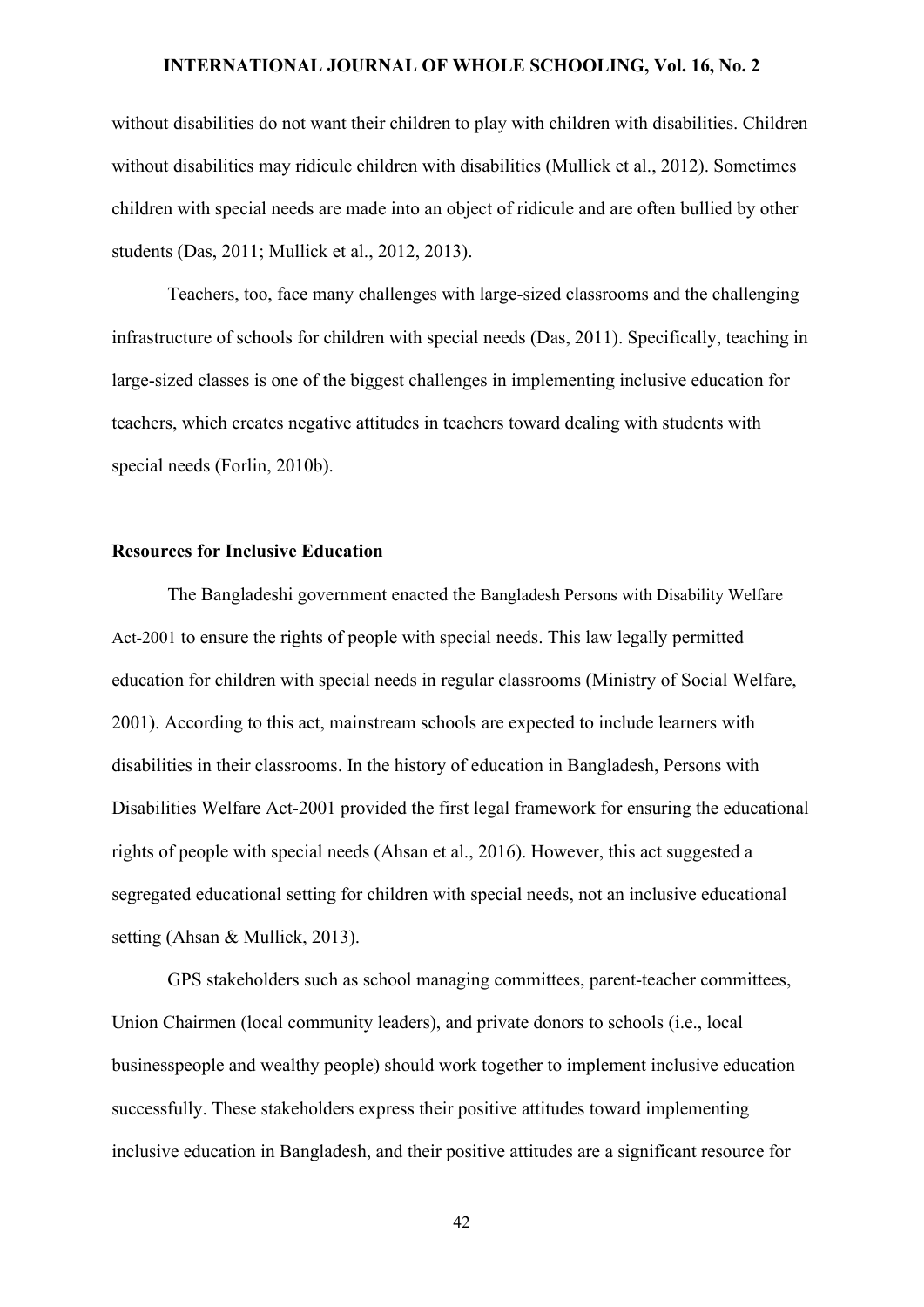supporting inclusive education in GPSs (Ahmmed et al., 2012; Loreman, Deppeler, & Harvey, 2011).

# **Teacher Education for Inclusive Education**

Teachers require adequate knowledge about children with special needs and need to possess specific skills to change their behavior toward children with diverse needs to implement inclusive education (Avramidis & Norwich, 2002; Donnelly, 2010; Sokal, 2012; Forlin & Sin, 2017). For example, Sokal (2012) mentioned conducting observations, recordkeeping, and situation analyses, as well as implementing strategies to teach students effectively, identifying additional supports and resources, teamwork, appropriate implementation of Individualized Education Programs (IEPs) for students with special needs, and understanding student diversity.

The European Union (Donnelly, 2010) emphasizes the following seven essential components of teacher preparation programs in inclusive education based on their experiences in training teachers:

- 1) The teacher preparation program should include awareness of the diversity of learners and social issues in their communities because the school is the point where different people engage and meet. Teachers have a pivotal role in encouraging everyone to participate, regardless of race, social status, and disability.
- 2) Teachers need to know how to recognize individual differences and implement learning strategies for all students.
- 3) Teachers need to know how to collaborate with other teachers and staff of the school to teach students with special needs. Additionally, teachers need to have a good relationship with other stakeholders, including the school managing committee and guardians.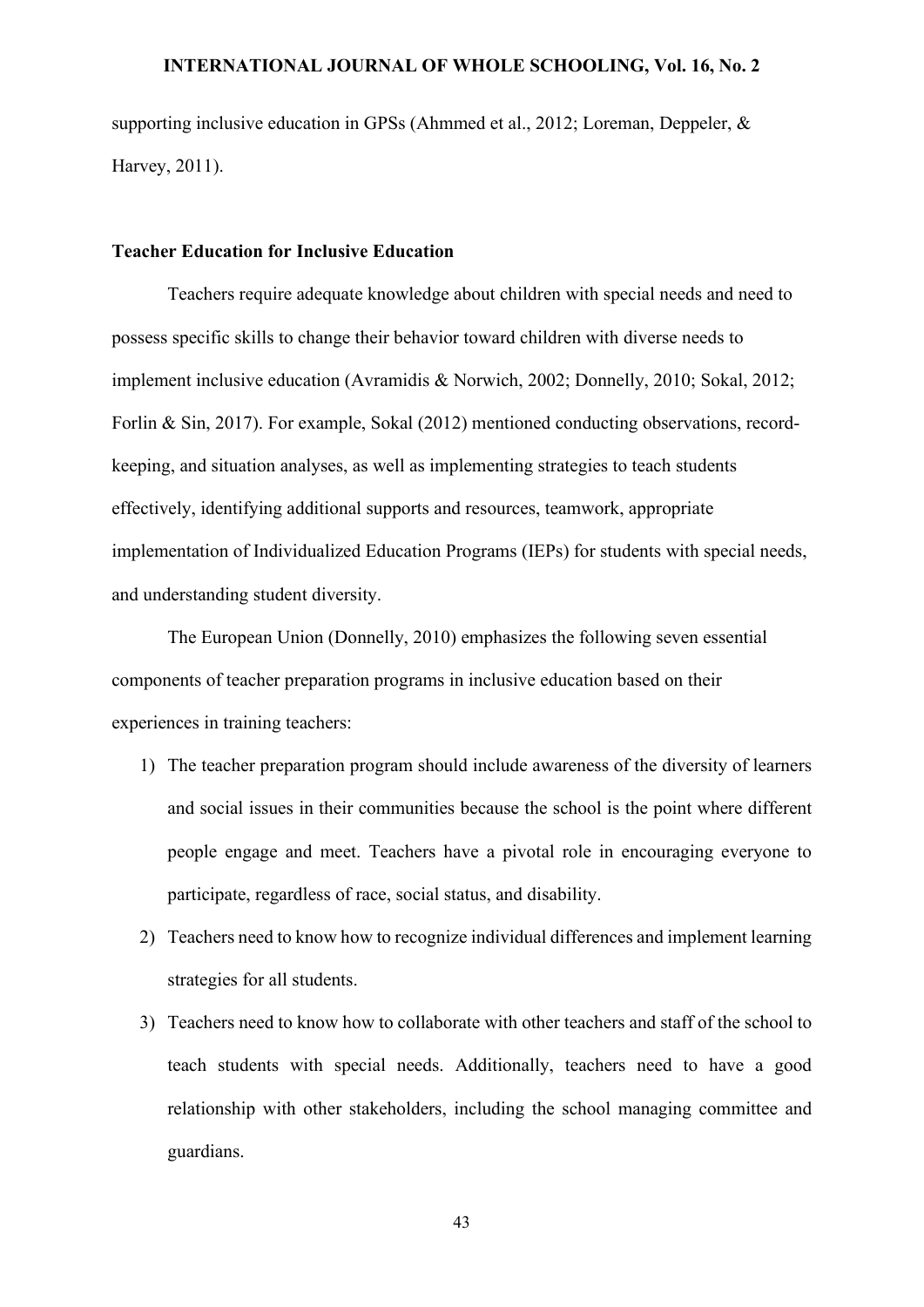- 4) Teacher education should be interpretative and comprise critical paradigms so that teachers can understand their tasks and are prepared to do action research to develop their tasks.
- 5) Teachers need to connect with other institutions outside their schools, such as other neighborhood schools, to understand their educational skills and the support facilities of these schools.
- 6) Inclusive teachers should be cross-categorical or multi-tiered persons so that they can gather knowledge about the global and multicultural aspects of education and philosophical approaches.
- 7) Teachers are required to learn from other experienced teachers who already know how to teach diverse students within one class. Therefore, teachers need to improve their collaboration skills.

Forlin and Sin (2017) stated four essential elements for teachers to make their classrooms inclusive: valuing learner diversity, supporting all learners, working with others, and personal and professional development. According to Donnelly (2010), Sokal (2012), and Forlin and Sin (2017), the essential elements for teachers to make their classrooms inclusive are knowledge about students' diversity and their teaching strategies, involving all students in in-class activities, and collaborating with all stakeholders of the school.

### **Study Objectives**

This review summarizes the current situation of the implementation of inclusive education in primary schools in Bangladesh. The overall project concerns inclusive teacher education that will help teachers acquire the knowledge and skills necessary for teaching students with special needs in regular classrooms. This review focuses on teachers' training needs as they have been presented in previous studies in Bangladesh. This review also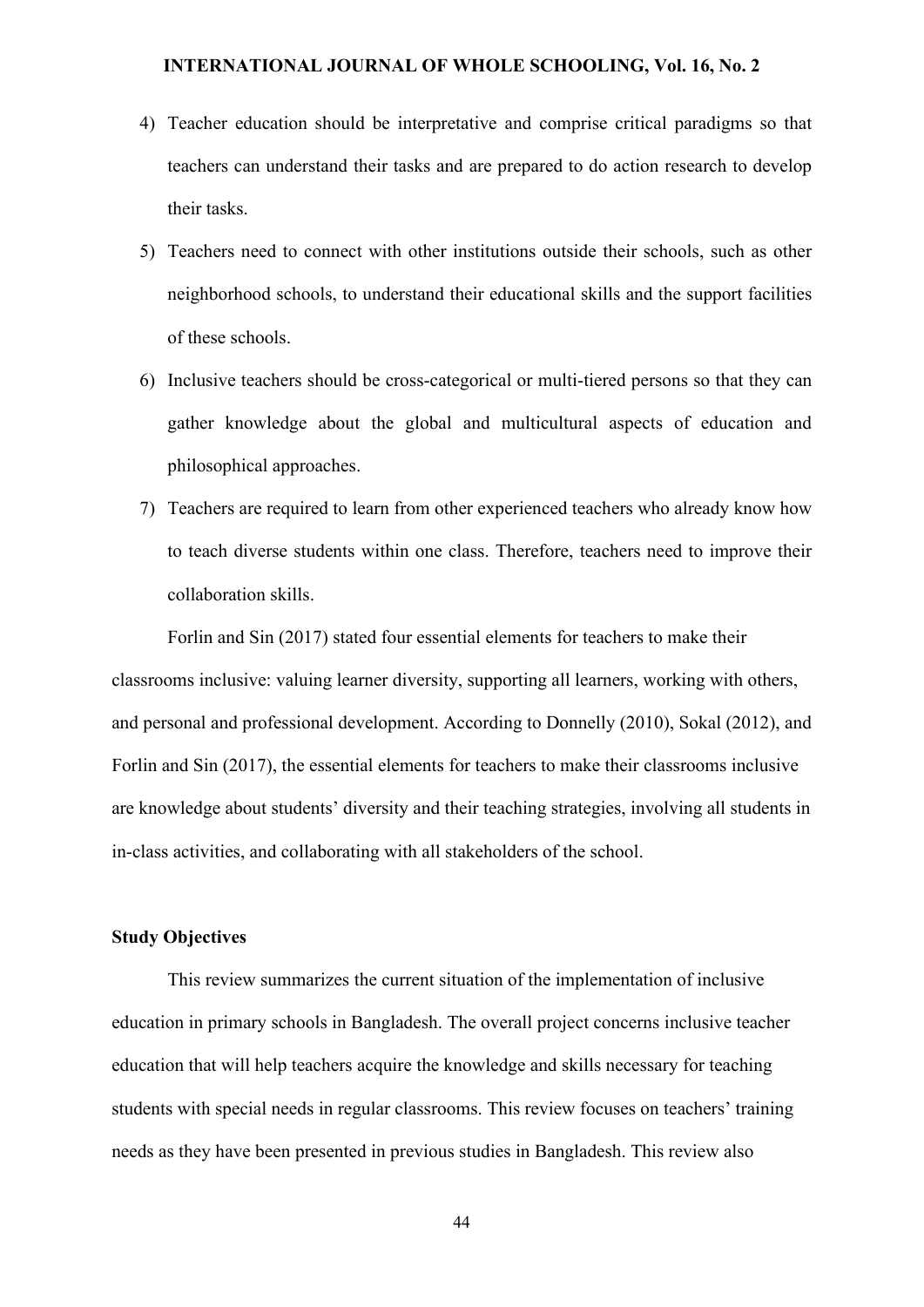includes quantitative and qualitative studies on inclusive teacher education in Bangladesh. The findings will help to construct a practical teacher training manual on inclusive education.

The objective of this study is to explore the status of the GPS teacher education program and teacher training needs of inclusive education for children with disabilities in regular classrooms in Bangladesh.

#### **Research Questions**

The following three research questions underpin the current research.

- 1) What are the training needs of GPS teachers for professional learning or knowledge to implement inclusive education?
- 2) What are the training needs of GPS teachers for professional practice development to implement inclusive education?
- 3) What are the training needs of GPS teachers for professional engagement development to implement inclusive education?

#### **Methods**

The current study conducted a content document review, which is a research synthesis that aims to integrate findings on a specific topic (Neuendorf, 2002). The scope and subject were too narrow to conduct a systematic literature review (Petticrew & Roberts, 2006). The current study was conducted by reviewing published peer-reviewed journal articles. The selected articles were selected published study from 2005 to 2019. To locate relevant peerreviewed articles, the following databases were used: CiNii Articles, JAIRO (NII), Academic Search Premier, EdLink, EBSCOhost, ProQuest, Web of Science-Cross Search (ISI Ver.3.0), Academic Search Complete, SCOPUS (Elsevier API), Primo Central (Ex Libris) Education Full Text, and ERIC. Ninety-seven articles from the peer-reviewed journal were selected at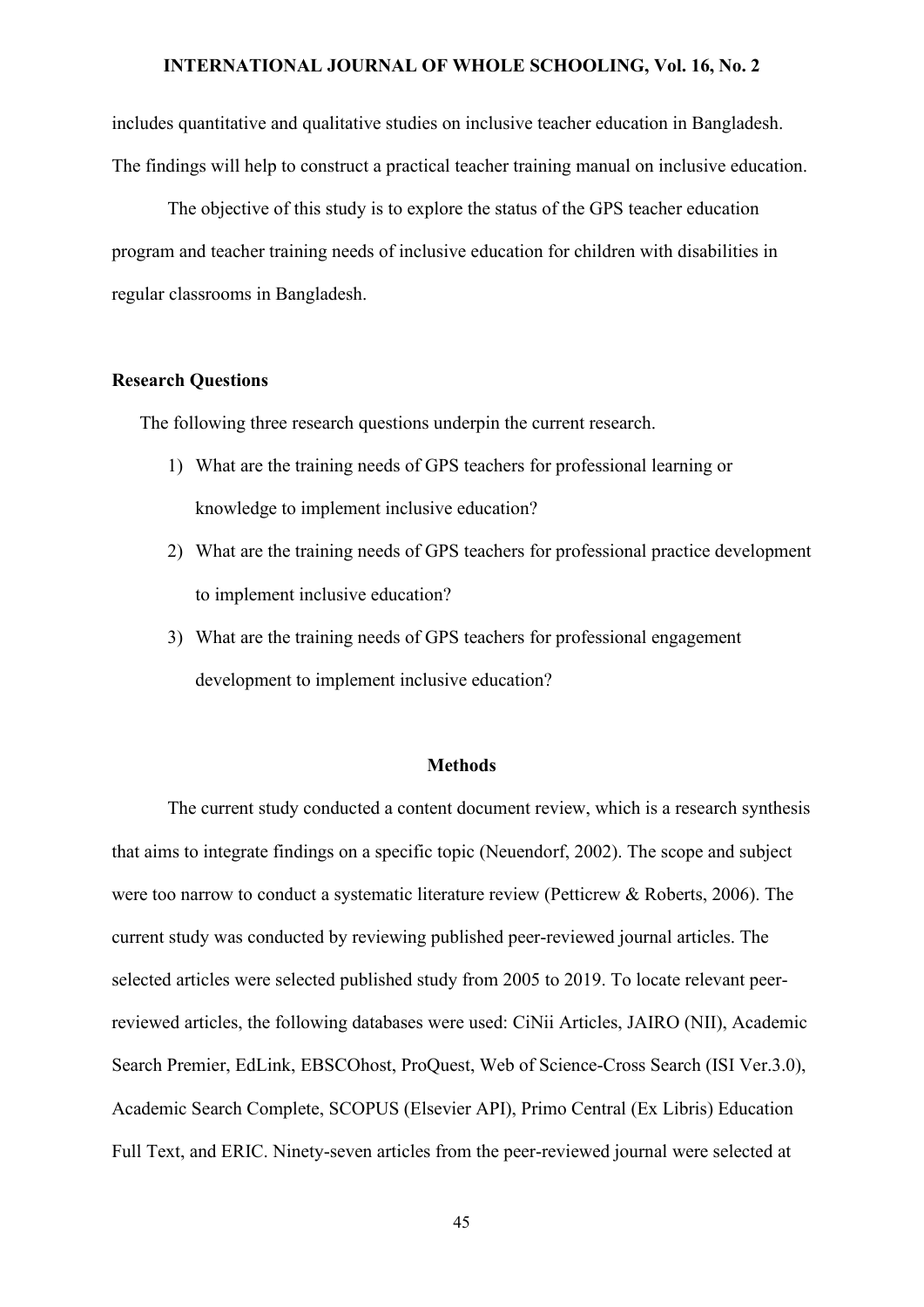the primary selection for the current study. To search articles for the current study, different keywords were used, such as Bangladesh, primary education, inclusive education, teachers' education in different combinations. Eventually, among the 97 studies, 25 studies were reviewed for the current study. Those studies were reviewed by using thematic analysis, and the themes emerged from the literature.

# **Eligibility Criteria**

The eligibility criteria applied in this review were as follows (Cooper, 2017):

- 1) Settings: studies had to be carried out in inclusive settings in regular schools or classroom contexts in the primary education sector in Bangladesh.
- 2) Study methods: studies could be qualitative and quantitative as long as they were conducted on inclusive education or teacher education for inclusive education.
- 3) Participants: studies had to be related to students/children with disabilities or special needs. Although the meaning of disabilities and special needs are the same, for the keyword, they were different.
- 4) School-level: studies that are related to GPSs. In Bangladesh, many private and public organizations are implementing inclusive education at the primary education level. This study focuses on the literature related to GPSs only.
- 5) Timeframe: studies had to be published between January 2005 and March 2019. The earliest study on inclusive education in Bangladesh was published in 2005, and this study began in March 2019.
- 6) Publication status: studies had to be published in peer-reviewed journals.
- 7) Language: the authors of the reviewed studies could be from any country; however, the studies had to be written in English. There is no peer-reviewed journal on education in the Bengali language.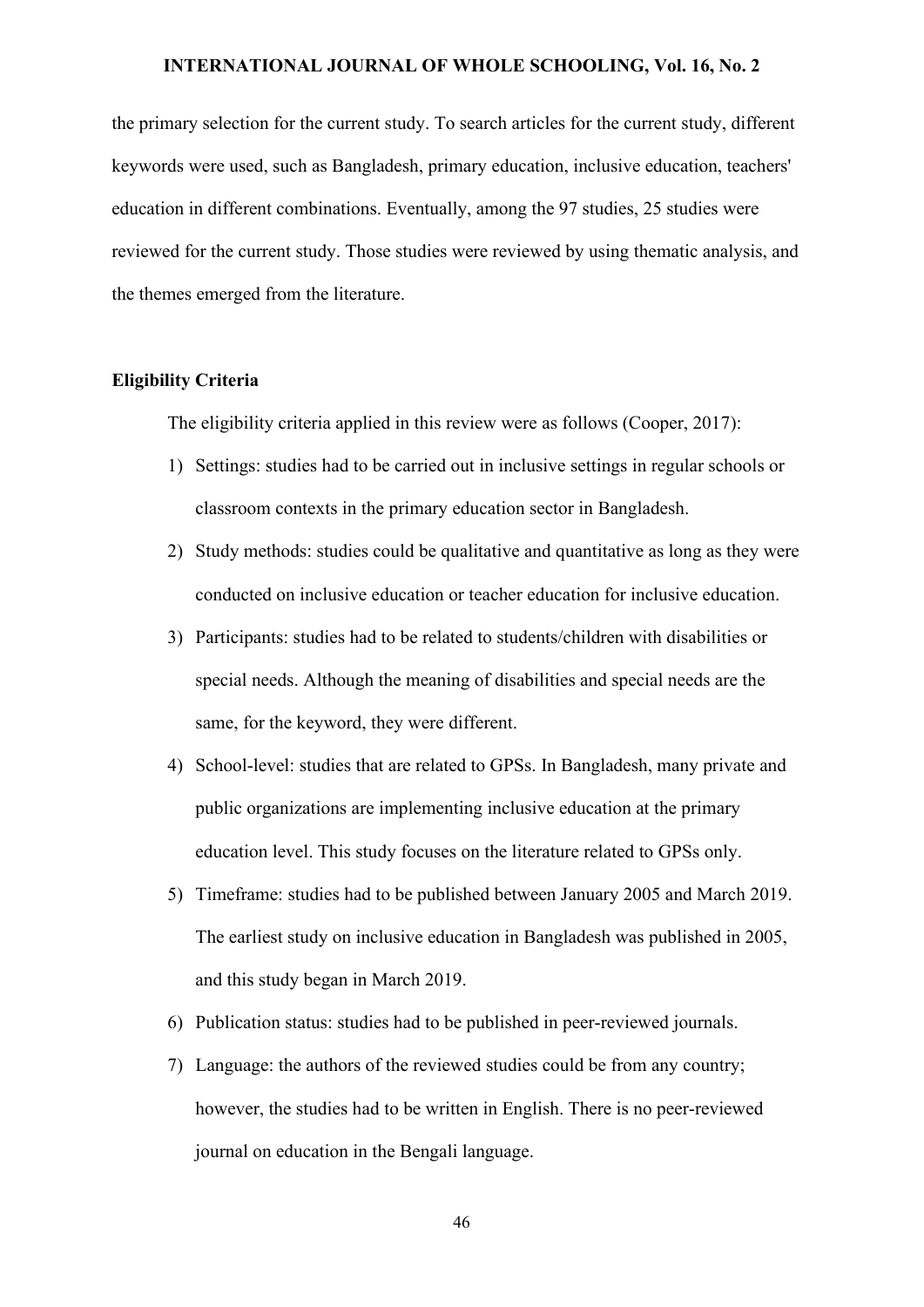# **Selection Procedure**

This review followed the stages of Preferred Reporting Items for Systematic Reviews and Meta-Analyses (Moher, Liberati, Tetzlaff, Altman, & The PRISMA Group, 2009). Figure 1 describes the study selection process.

In the first scanning, 97 studies were selected by searching the databases related to inclusive education in Bangladesh. Eight studies had been included twice; the remaining 89 studies were selected in the first round. Figure 1 describes our selection and screening procedures. Among the 89 studies, 35 studies were not related to inclusive education for children with special needs; therefore, those studies were not considered for this study. The full-text article analysis eliminated 54 studies, which left 25 studies.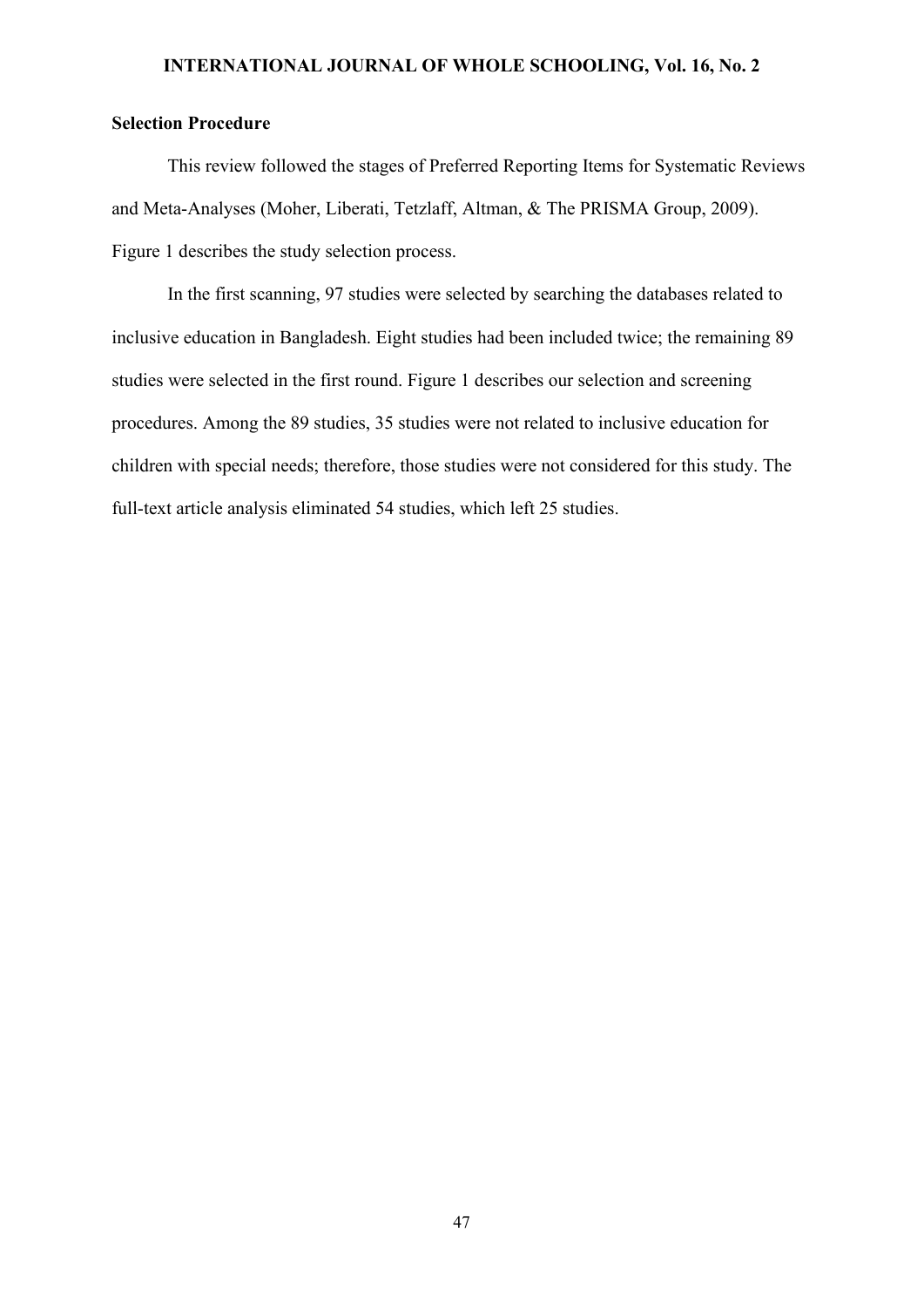

*Figure 1.* Flow chart of the selection procedure of studies with numbers of studies selected or rejected (Moher et al., 2009).

# **Coding**

The following key themes were created in line with the research questions from the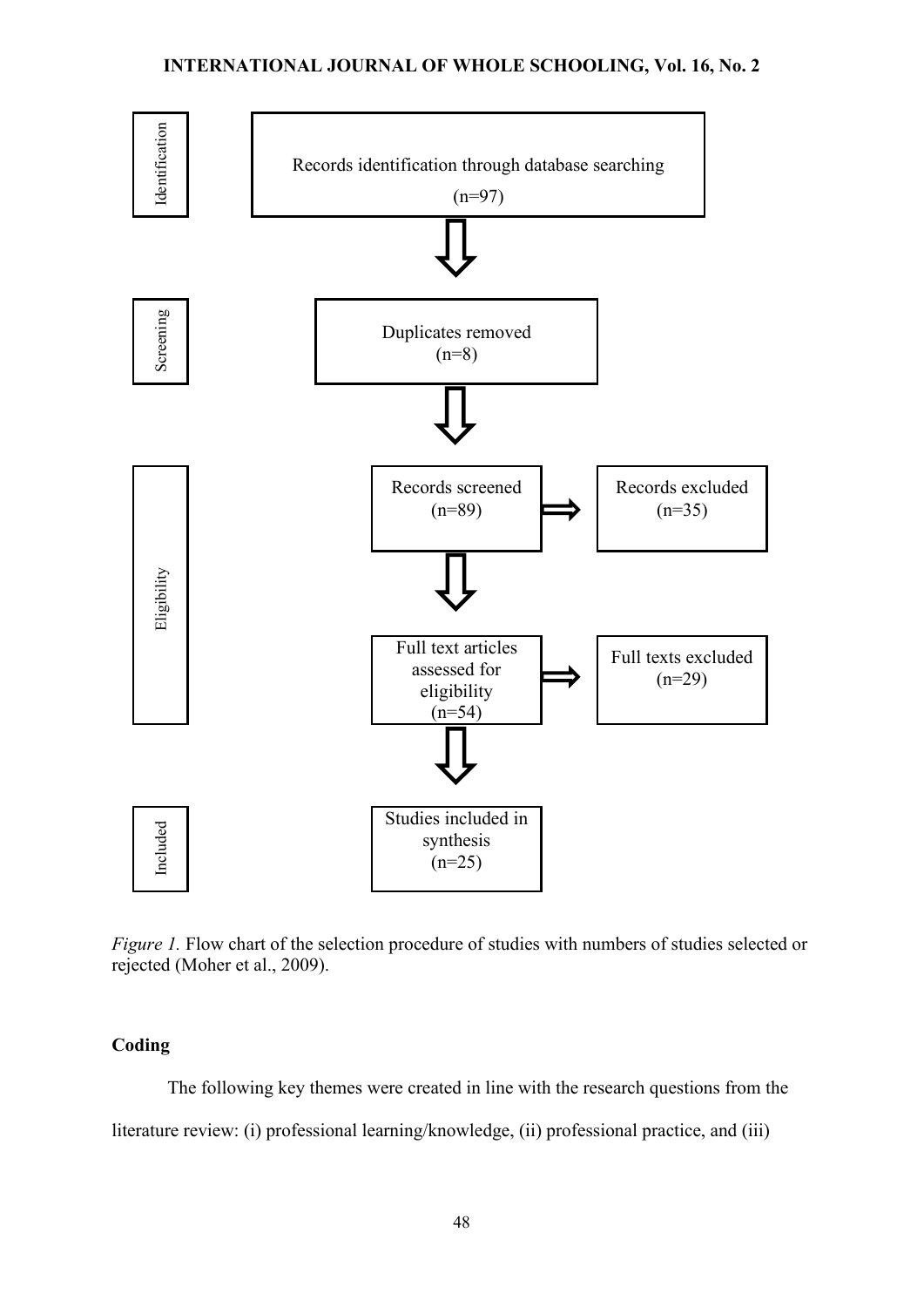professional engagement (Ahsan et al., 2016; Brennan, 2017; Campbell & Fyfe, 1995; Dyson, Plunkett, & McCluskey, 2018; Lundqvist, 2016). The professional knowledge theme consists of two sub-themes: a) content knowledge and pedagogy, and b) knowledge about students' learning and development (Dyson et al., 2018). The professional practice theme consists of four sub-themes: a) skills and instructional strategies, b) classroom management, c) challenging environments and communication techniques, and d) curriculum and planning (Ahsan et al., 2013). Moreover, the professional engagement theme consists of two subthemes: a) active learning and reflective practice and b) professional relationships and membership (Ahsan et al., 2016). Table 1 presents the themes and subthemes of the current study to analyze the data, which was adopted by Dyson et al. (2018). The analytical findings were presented according to those themes and subthemes what were emerged from the literature review.

### Table 1

| <b>Themes</b>         | <b>Subthemes</b>                                     |  |
|-----------------------|------------------------------------------------------|--|
| Professional          | Content knowledge and pedagogy                       |  |
| learning/knowledge    | Knowledge about students' learning and development   |  |
| Professional practice | Skills and instructional strategies                  |  |
|                       | Classroom management                                 |  |
|                       | Challenging environment and communication techniques |  |
|                       | Curriculum and planning                              |  |
| Professional          | Active learning and reflective practice              |  |
| engagement            | Professional relationships and membership            |  |

*Themes and Subthemes for Analyzing Data (Dyson et al., 2018)*

# **Findings and Discussion**

#### **Descriptive Findings**

The selected 25 studies describe the training needs of GPS teachers about inclusive education. Out of 25, 16 studies recommend both pre- and in-service training for teachers to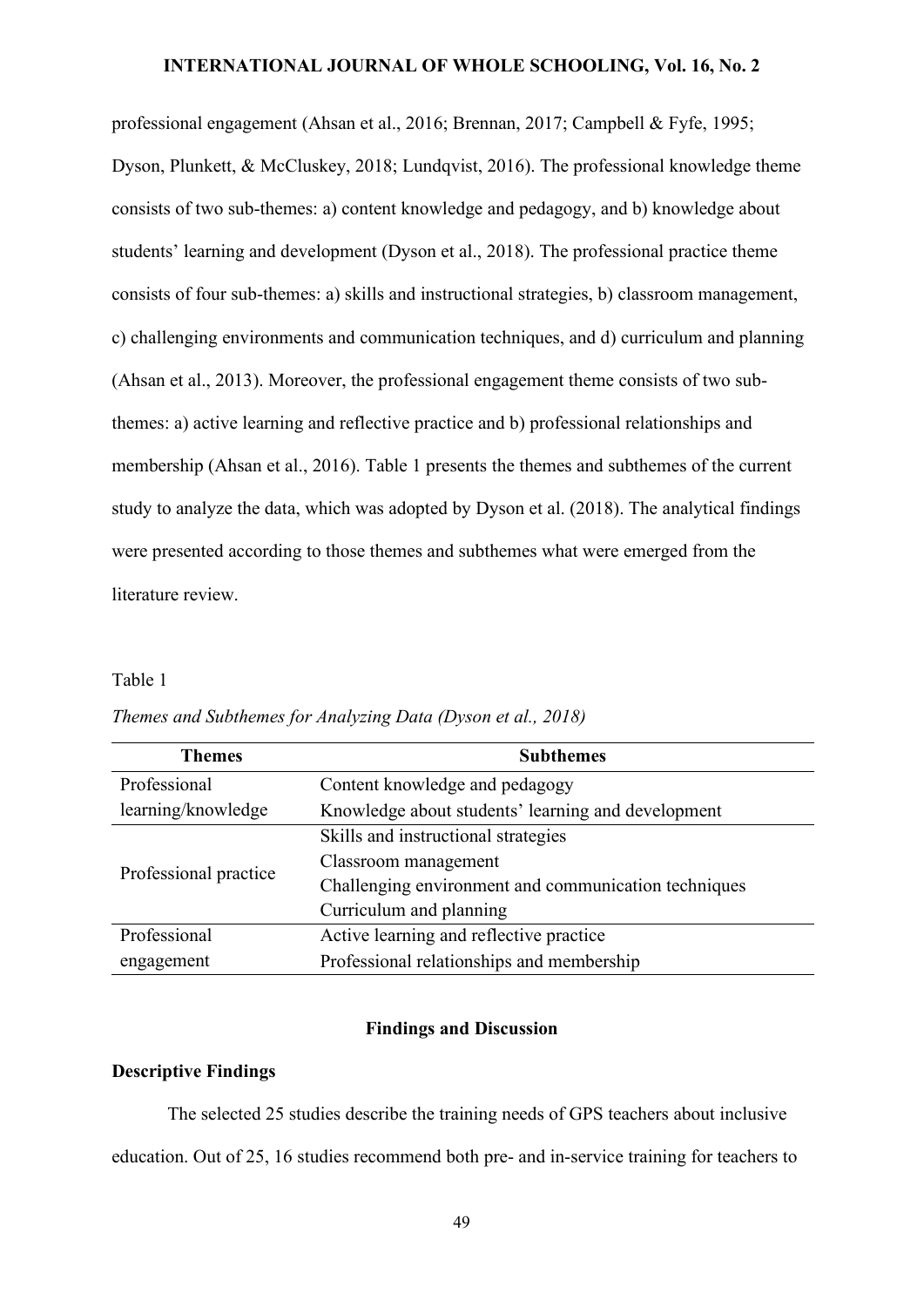acquire appropriate knowledge and skills to implement inclusive education, ten suggested pre-service training, and eight recommended in-service training. Table 2 indicates the studies that suggest pre-service and in-service training for GPS teachers for inclusive education.

#### Table 2

*Studies Promoting Pre- and In-service Training for GPS Teachers for Inclusive Education*

| <b>Pre-service Training</b>                | <b>In-service Training</b>                 |
|--------------------------------------------|--------------------------------------------|
| Ahmmed & Mullick (2014)                    | Ahmmed & Mullick (2014)                    |
| Ahsan & Mullick (2013)                     | Ahsan & Mullick (2013)                     |
| Ahsan, Sharma, & Deppeler (2012a)          | Ahsan, Sharma, & Deppeler (2012a)          |
| Das $(2011)$                               | Das $(2011)$                               |
| Hoque, Zohora, Islam, & Al-Ghefeili (2013) | Hoque, Zohora, Islam, & Al-Ghefeili (2013) |
| Ahmmed, Sharma, & Deppeler (2012)          | Ahmmed, Sharma, & Deppeler (2012)          |
| Malak (2013a)                              | Malak (2013a)                              |
| Malak (2013b)                              | Das & Ochiai $(2012)$                      |
| Ahsan, Sharma, & Deppeler (2013)           |                                            |
| Ahsan, Sharma, & Deppeler (2012b)          |                                            |

Though the studies listed in the left column of Table 2 suggest the importance of preservice training for GPS teachers, GPS teachers do not have the opportunity to undergo it before acquiring their positions as teachers. Therefore, most GPS teachers join the teaching profession without any training in education. Before 2015, GPS teachers used to receive a one-year training called Certificate in Education (C-in-Ed) as a prerequisite training. From 2015, the Bangladesh government introduced a new prerequisite training for GPS teachers called the DPEd, where GPS teachers received training for one and a half years, which included six months of practice teaching. C-in-Ed and DPEd are the only long-term training programs for GPS teachers; however, this training is not sufficient for GPS teachers to specialize in any specific subject (Ahsan et al., 2016). Due to the insufficient training provided, it is difficult for GPS teachers to acquire in-depth training on inclusive education.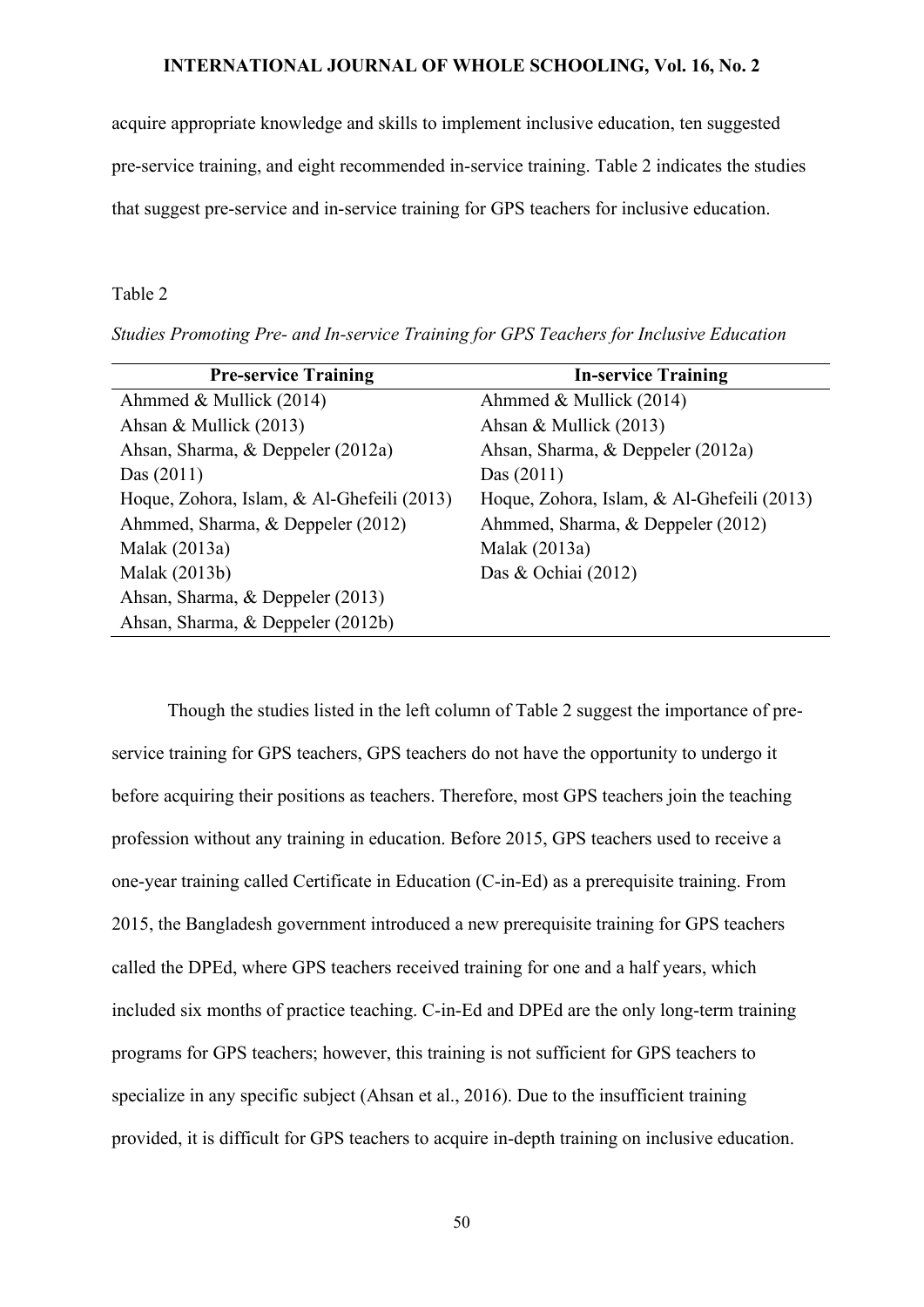#### **Analytical Findings**

#### **Professional learning/knowledge**

Pedagogical content knowledge is unique to teachers because it is based on the way teachers relate their pedagogical knowledge to their subject matter knowledge (Cochran et al., 1991; Forlin, 2010b; Gess-Newsome & Lederman, 2002; Mishra & Koehler, 2006). Studies recommend several knowledge components as important for GPS teachers to implement inclusive education in their schools. These include the concept of inclusive education, children with special needs, special education, and laws and acts about inclusive education both in the national and international context (Ahmmed et al., 2014; Ahsan et al., 2013; Das & Ochiai, 2012; Kibria, 2005; Miles et al., 2012; Mullick et al., 2012).

**Content knowledge and pedagogy about Inclusive Education.** Several studies established that teachers do not have adequate knowledge of inclusive education, such as the definition and context, laws, policies, and the target groups (Das & Ochiai, 2012; Miles et al., 2012; Mullick et al., 2012). Ahmmed et al. (2014) and Hoque et al. (2013) found that although teachers are interested in inclusive education, they do not have a broad enough scope of knowledge about it. Mullick et al. (2012) observed that not only teachers but local leaders (e.g., school management committee, school donors, local union chairpersons) and education officers also have limited knowledge of inclusive education.

Several studies indicated that teachers are relatively unaware of national and international education policies (Mullick et al., 2012). Das and Ochial (2012, p. 7) stated, "GPS teachers do not know about the national education policy and other policies related to inclusive education." GPS teachers have a shortage of knowledge about the national education system and policy, and they have limited knowledge about the policies for inclusive education. This shortage of knowledge is making GPS teachers reluctant to include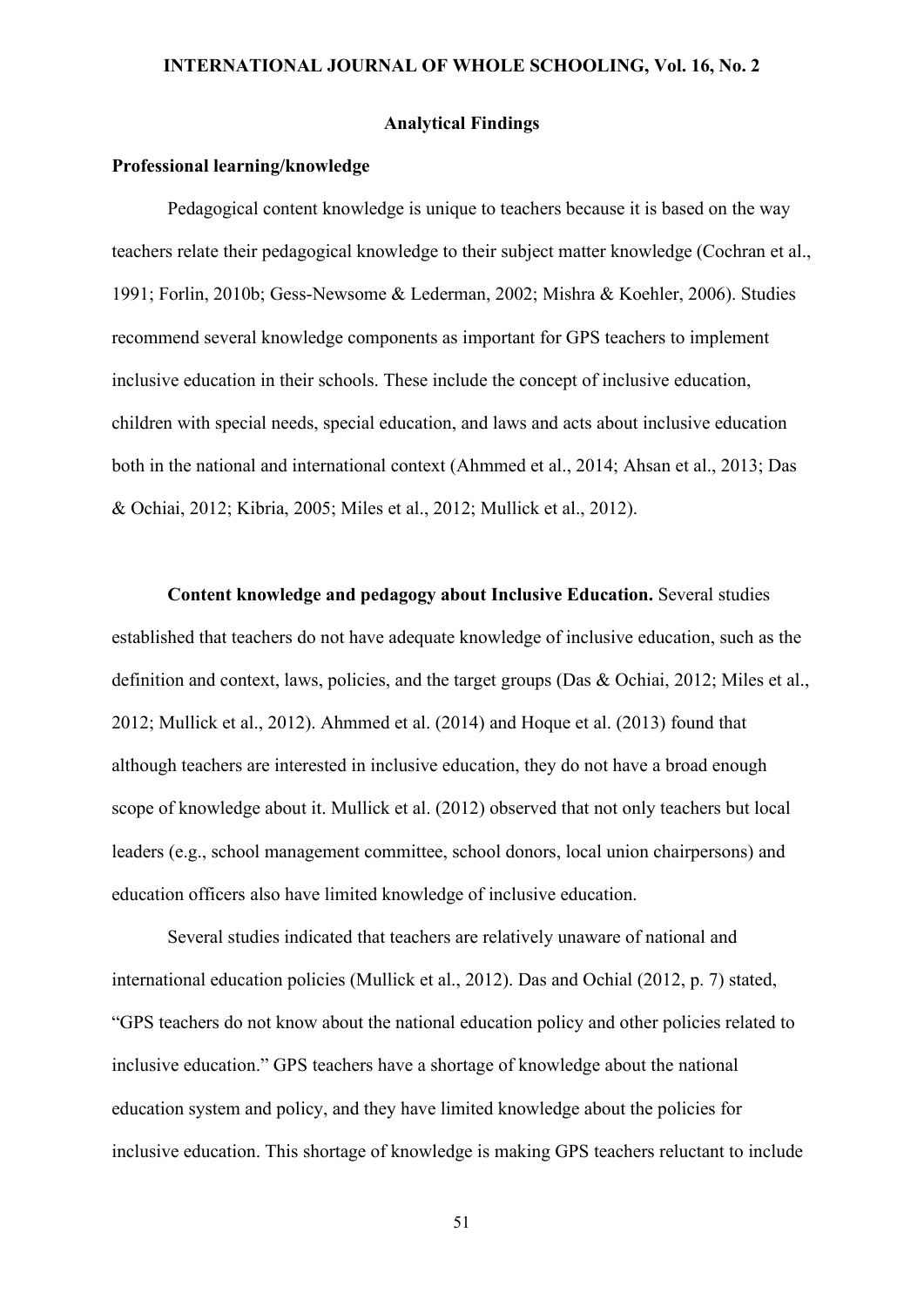children with special needs in regular classrooms (Das, 2011; Hoque et al., 2013; Mullick et al., 2013; Šiška & Habib, 2013).

GPS teachers often have a misconception about inclusive education since they regard inclusive education as education for children with special needs (Ahsan et al., 2012a). They consider children with special needs as children with severe disabilities (Ahsan et al., 2012a, p. 252). Most of the studies found that GPS teachers do not have a clear understanding of inclusive education or diversity (Ahmmed et al., 2012; Das, 2011; Khan, 2011; Miles et al., 2012). Those studies recommended enhancing the knowledge of teachers on disabilities and inclusive education.

Several studies indicated that teachers are not very aware of gender issues (Ahmmed & Mullick, 2014; Ahsan et al., 2013; Kibria, 2005). Gender discrimination has become a challenge in implementing inclusive education because of the physical attributes of human beings. Teachers need to learn about gender issues from both the physical and social perspectives to implement the correct methods and techniques to teach children with diverse needs.

The above findings support Forlin and Sin's (2017) recommendation; they also recommend that teachers required a clear concept of inclusive education. Bangladesh's government clarifies inclusive education in the Primary Education Development Program-II (PEDP-II) and the National Education Policy 2010. Teachers need to understand inclusive education according to the PEDP-II and the National Education Policy 2010 (Ahsan & Mullick, 2013). Teachers also need to be aware of the target groups of inclusive education as the government specifies four such target groups in the PEDP-II report. The target groups are children with special needs, girls, children from ethnic communities, and children who are disadvantaged due to socioeconomic reasons (Ahsan & Mullick, 2013). GPS teachers in Bangladesh are required to know about these four target groups.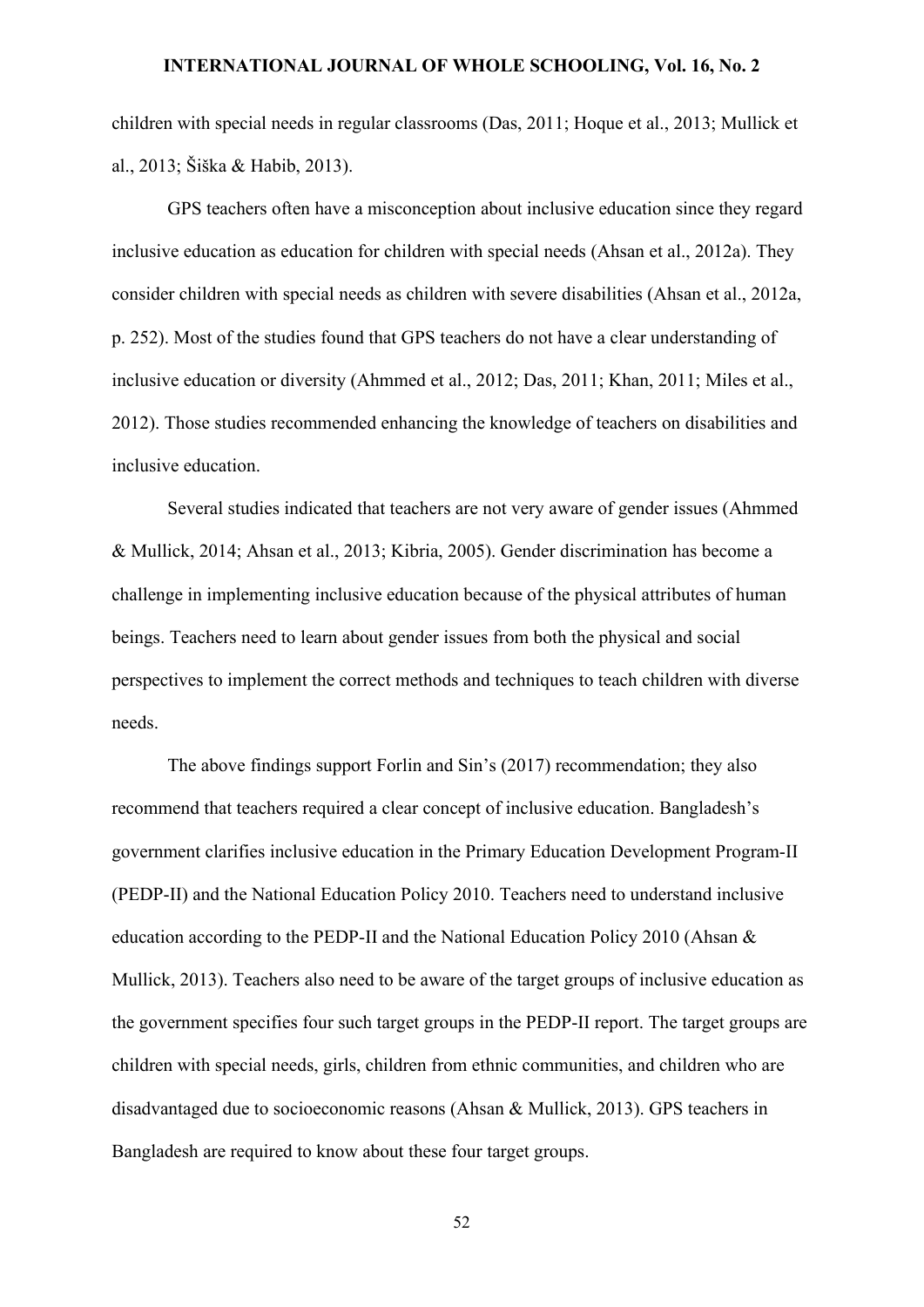Bangladesh is a developing country, and international organizations are involved in developing the teacher education system in the country (Ahsan et al., 2016; Malak et al., 2013; UNICEF, 2014). GPS teachers need to be aware of both international and local laws and acts on children's rights to education, including inclusive education, because Bangladesh shaped its educational policy structures based on the global framework (e.g., EFA, UNCRPD, SDGs) (Enamul et al., 2013; Malak, 2013b; Miles et al., 2012).

**Knowledge about students' learning and development.** According to the PEDP-II, the target group for inclusive education in Bangladesh is not limited to students with disabilities. It also includes children with special needs, children who are impoverished, ethnic minority children, and those children who have experienced gender discrimination (Ahsan et al., 2016). The GPS teachers should have the opportunity to acquire knowledge about the process of reaching target groups, as mentioned in the PEDP-II (Ahsan et al., 2012b). Inclusive education provides education for all children, regardless of social, economic, and individual barriers (UNESCO, 1994).

**Knowledge about disabilities and children with special and individual needs.** Some studies explained that GPS teachers remain uncertain about the concepts of children with special needs or disabilities (Das & Ochiai, 2012; Khan, 2011; Kibria, 2005; Mullick et al., 2012). Ahsan et al. (2012a) noted that GPS teachers thought the definition of inclusive education is the education of children with disabilities and that teachers were concerned that "children with special needs" meant severe disabilities. Some teachers have a negative concept of disabilities and believe they are the result of evil deeds (Ahsan et al., 2013).

According to the above findings, GPS teachers need to know about disabilities and children with special needs. Studies find that people in Bangladesh, including GPS teachers,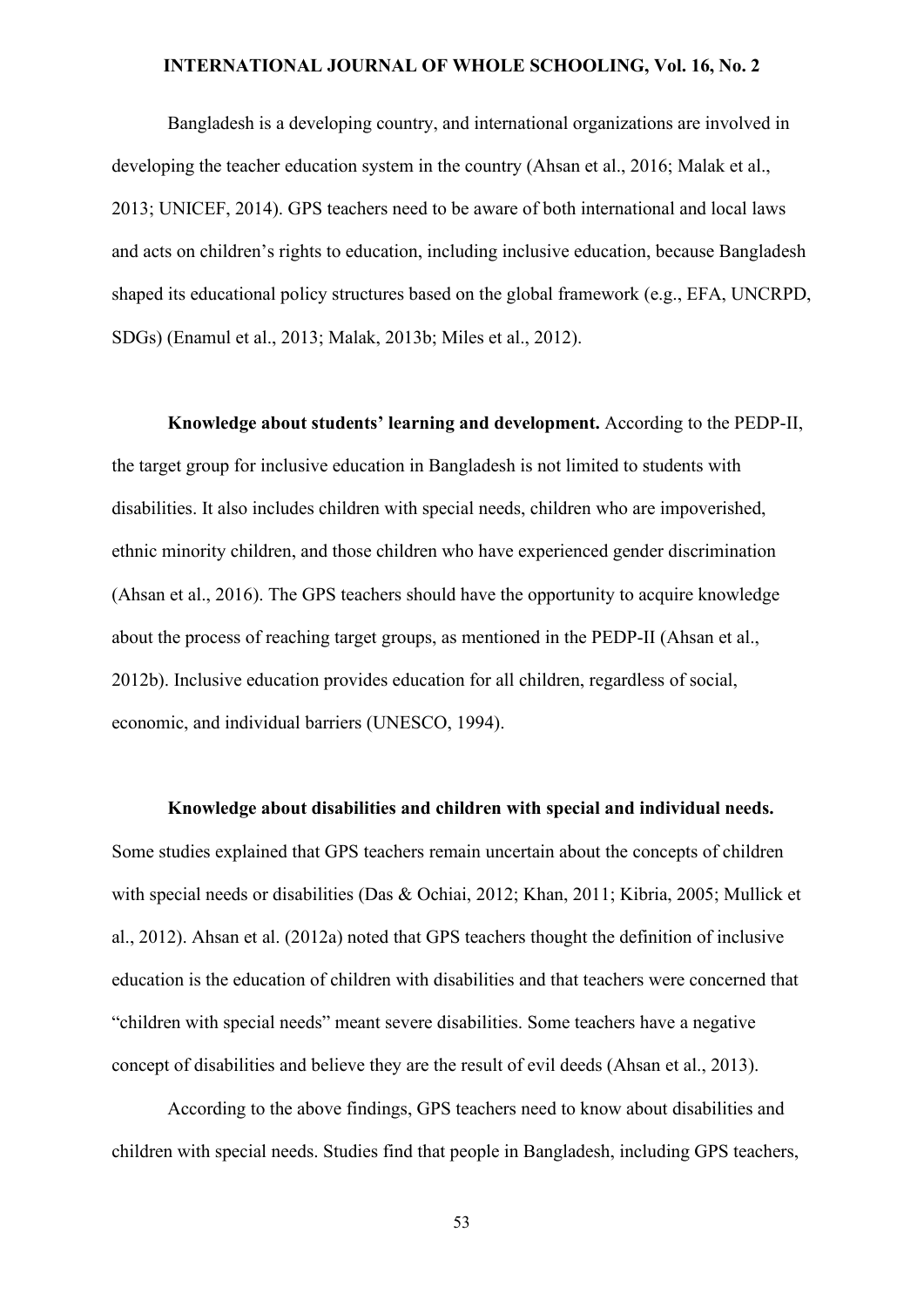still have a misconception about disabilities (Das, 2011; Malak, 2013b). People with disabilities are seen as a curse, and some teachers consider them as untouchables or contagious, and so, they do not accept disabilities positively. GPS teachers' social status is high, and people are accustomed to following them as local leaders, especially in villages. As such, teachers may assist in removing misconceptions about disabilities from society. Therefore, knowledge about disabilities and children with special needs will create a positive attitude in GPS teachers, and which can also help to create their positive attitudes towards students with special needs and parents who have children with special needs.

# **Professional Practice**

**The skills of instructional strategies.** Most GPS teachers do not have any teaching experience to teach children with special needs. Ahsan et al. (2012b) found that 50.4% of teachers had significant interaction with people with disabilities, but only 5.1% had teaching experience in teaching children with disabilities. Having contact with persons with disabilities has a positive impact on teaching in inclusive classrooms (Ahsan, 2006). Studies (Ahmmed et al., 2012, 2014; Ahmmed & Mullick, 2014; Ahsan et al., 2012a; Ahsan et al., 2013; Ahsan & Mullick, 2013; Das & Ochiai, 2012; Hoque et al., 2013; Malak, 2013a, 2013b; Mullick et al., 2012) recommended teacher training on instructional strategies for children with special needs. In DPEd training, teachers receive an internship practical teaching program in their own schools.

Therefore, if there are children with special needs in their schools, they can practice the theory they have learned; however, if they do not have any children with special needs in their school, then they have fewer chances to gain practical experience in teaching children with special needs. In this case, GPS teachers can gain their teaching experience in special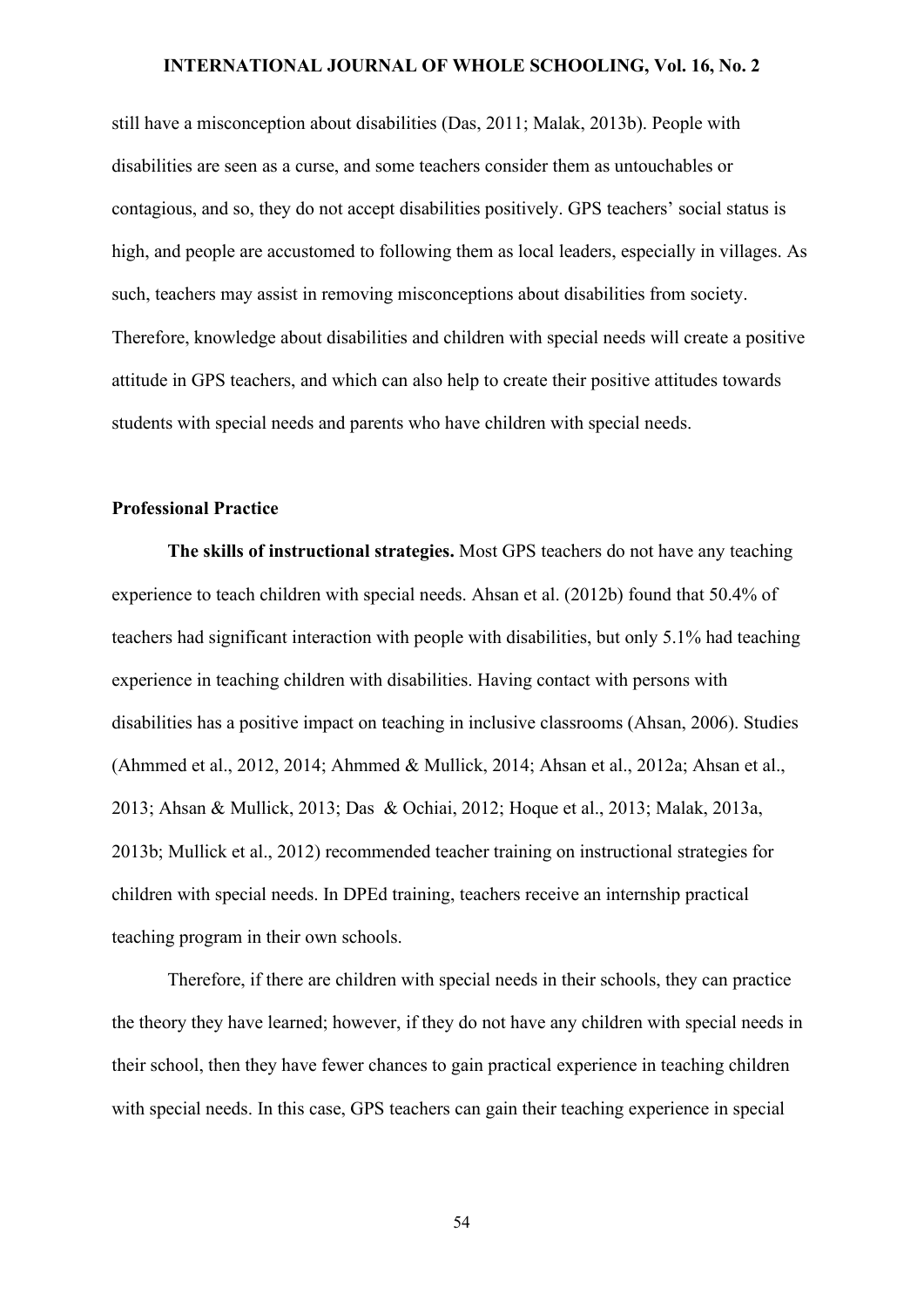schools to develop their skills for children with special needs by participating in the one-week to the one-month by an internship teaching program.

**Classroom management.** Large classes were considered particularly disadvantageous to students who were new to schooling (e.g., indigenous children, children living in urban slums or the street, refugee children, or children from very low-income families) (Mullick et al., 2012). Most of the studies noted that large classes are a big problem for teachers (Das & Ochiai, 2012; Enamul et al., 2013; Khan, 2011; Kibria, 2005; Malak, 2013a; Malak, 2013b; Mullick et al., 2012). Due to the extra pressure that results from a large number of students, some teachers also recommend special schools for students with special needs (Malak, 2013b). Malak (2013a) indicated that teachers were concerned about a few issues of inclusive education, for instance, the extra workload, large class sizes, and interruption of the regular students' progress due to the presence of students with special needs.

In Bangladesh, there is a shortage of GPSs; as such, the available ones have to teach many learners in one classroom. Teaching many learners in one classroom poses a challenge because teachers are unable to include those with special needs. Therefore, GPS teachers are required to acquire knowledge and skills in peer-teaching and group work to manage largesized classes.

**Managing challenging environments and alternative communication techniques.**

Mullick et al. (2012) stated that GPS teachers need to know how they can gather local resources and use them. Physical access has been a significant challenge for children with disabilities from the beginning of the implementation of inclusive education (Ahsan, Haq, et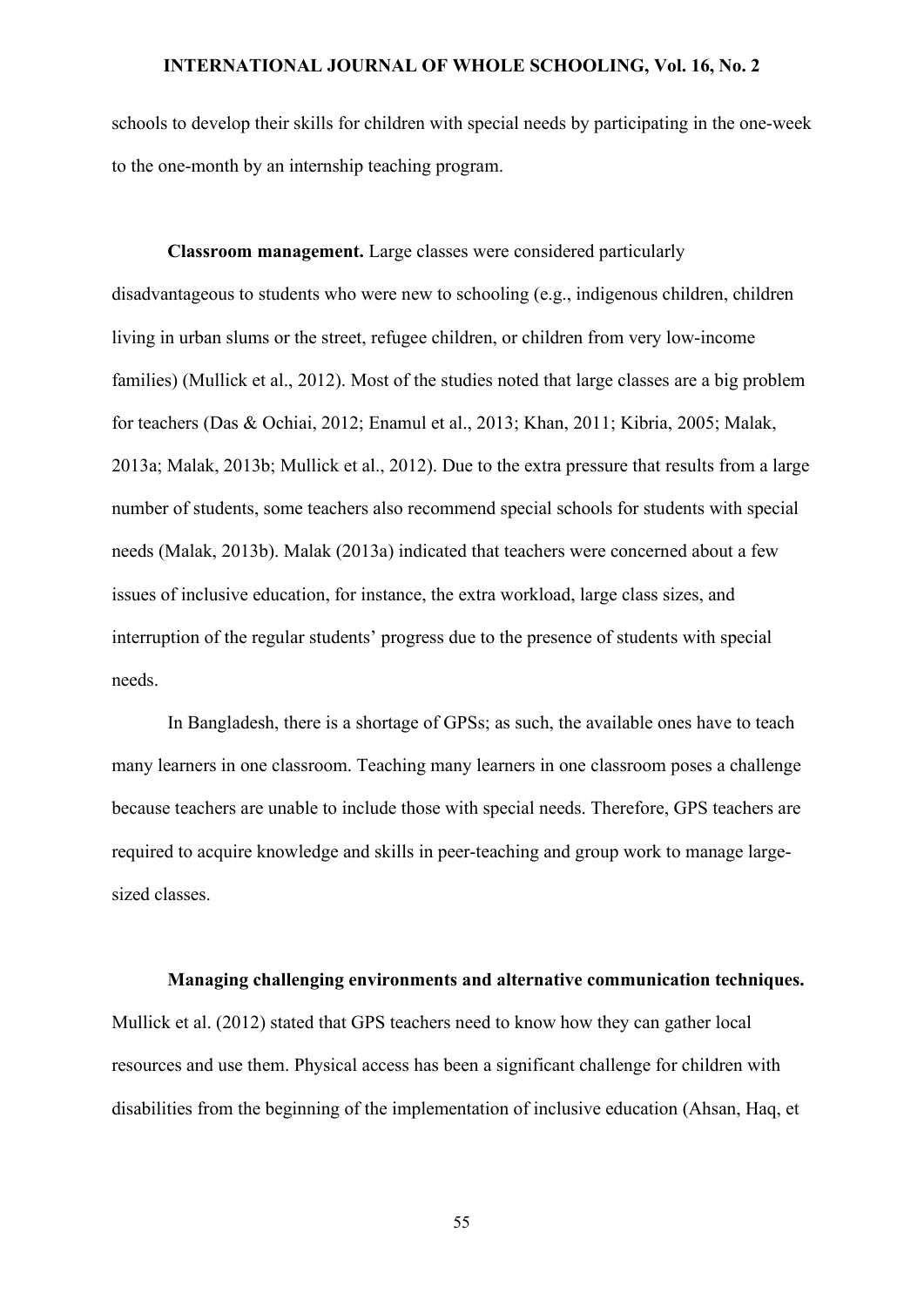al., 2013; Kibria, 2005). Teachers need to know how they can modify their schools for children with disabilities.

GPS teachers have a heavy workload, and they are required to include children with special needs in their classrooms (Malak, 2013a, 2013b; Mullick et al., 2012). This combination leads to stress (Ahsan et al., 2012b). In Bangladesh, GPS teachers do not have any teaching assistants (Khan, 2011; Malak, 2013a, 2013b). Therefore, teachers have to control large classes and are unable to provide individual attention to students in the class. Hence, they need the training to acquire skills in collaboration with various stakeholders (school counselors, OTs, educational psychologists, parents) and to implement inclusive education. GPS teachers also face challenges in including children with special needs, especially children with behavioral challenges, and GPS teachers' training in inclusive education does not provide them information on how they can work with children with special needs behavior in the classroom (Ahsan et al., 2016). Therefore, teachers continue to face those challenges. In this case, GPS teachers need to acquire skills for alternative communication and the strategy to control students.

**Curriculum and planning.** Primary schools in Bangladesh follow the national curriculum. Moreover, all schools use the same books. When children with special needs enter GPSs, their teachers find it difficult to use the same books and lesson plans for all their students because their abilities and requirements differ. Studies found that GPS teachers do not know how to modify their lessons or their evaluations for children with special needs (Ahmmed et al., 2012; Ahsan et al., 2013; Ahsan & Mullick, 2013; Ahsan et al., 2012a; Kibria, 2005; Malak, 2013a; Zaman et al., 2011). They suggested that since children with special needs require revised lessons and assessments, GPS teachers need to know how they can modify their lessons and evaluations for these children.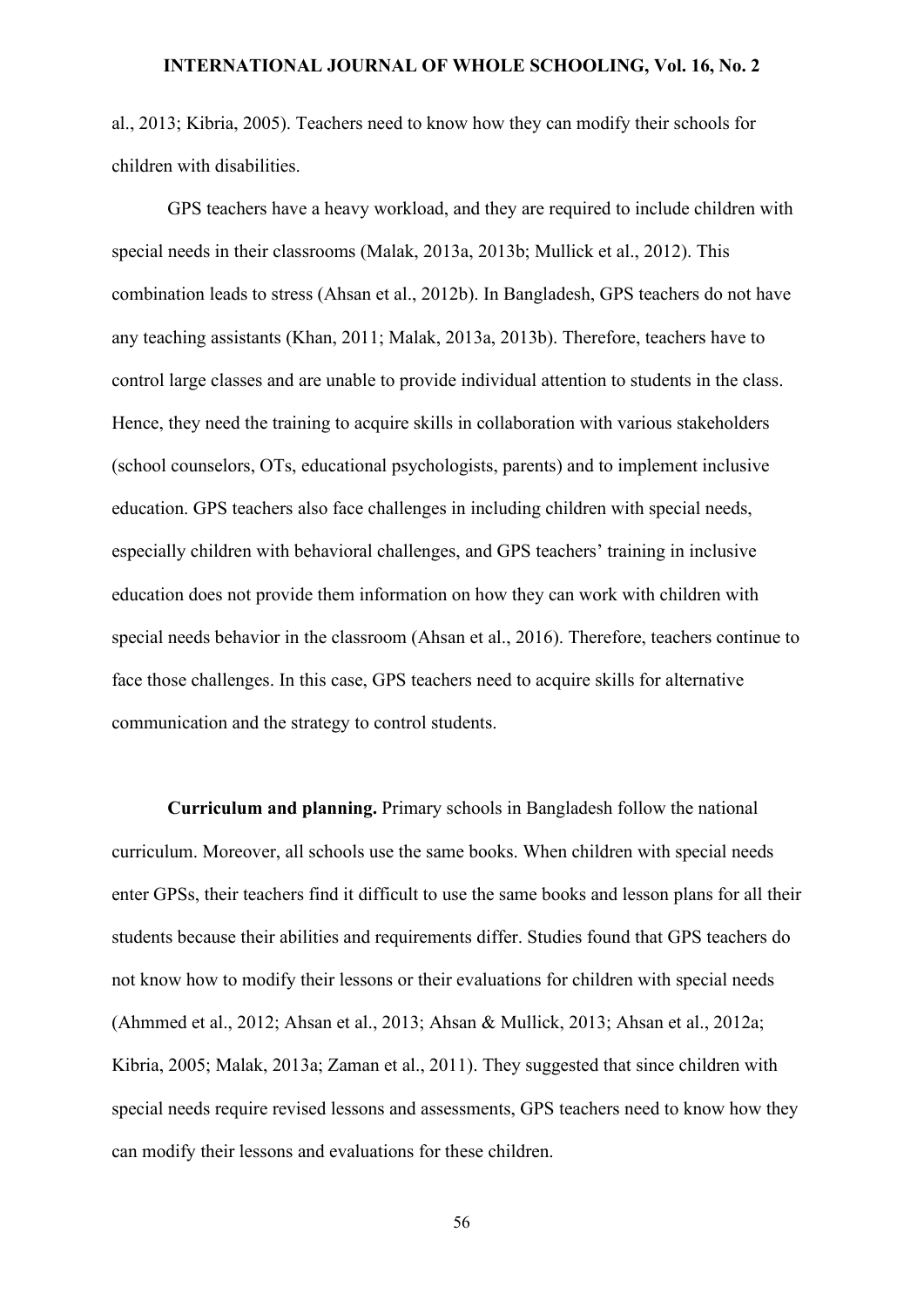The primary education sub-sector in Bangladesh follows a national curriculum implemented in the whole country. Therefore, GPS teachers do not have the authority to modify the curriculum or adapt it to teach diverse learners with various needs. GPS teachers do not have enough knowledge about the development and implementation of IEP (Ahsan & Sharma, 2018). Ahsan et al. (2016) found that there is no content on the development and implementation of IEP in the prerequisite and in-service training for GPS teachers. Sokal (2012) and Forlin and Sin (2017) stated that an inclusive teacher needs to know how to develop and implement IEP for children with special needs in an inclusive classroom.

# **Professional Engagement**

**Active learning and reflective practice.** Ahsan (2012a) found that 49.6% of GPS teachers do not have any experience meeting children with special needs during their training or before joining their schools, and this finding supports the result of previous studies (Das & Ochiai, 2012; Kibria, 2005). Mullick et al. (2012) noted that the teachers who received prerequisite training believe it was necessary to include the contents on special educational needs in the program.

Studies found that teachers who have previous experience working with children or persons with special needs prefer working with these children than those who have no experience working with them (Ahsan et al., 2013). GPS teachers can be involved in a shortterm practice in special schools to develop their knowledge and skills in teaching children with special needs. Sokal (2012), Forlin and Sin (2017), and Donnelly (2010) stated that an inclusive teacher needs to know how to work around their challenges to make their classroom more inclusive. Therefore, those studies keep enforcing the implementation of action research for inclusive teachers. GPS teachers need to know how they can participate in action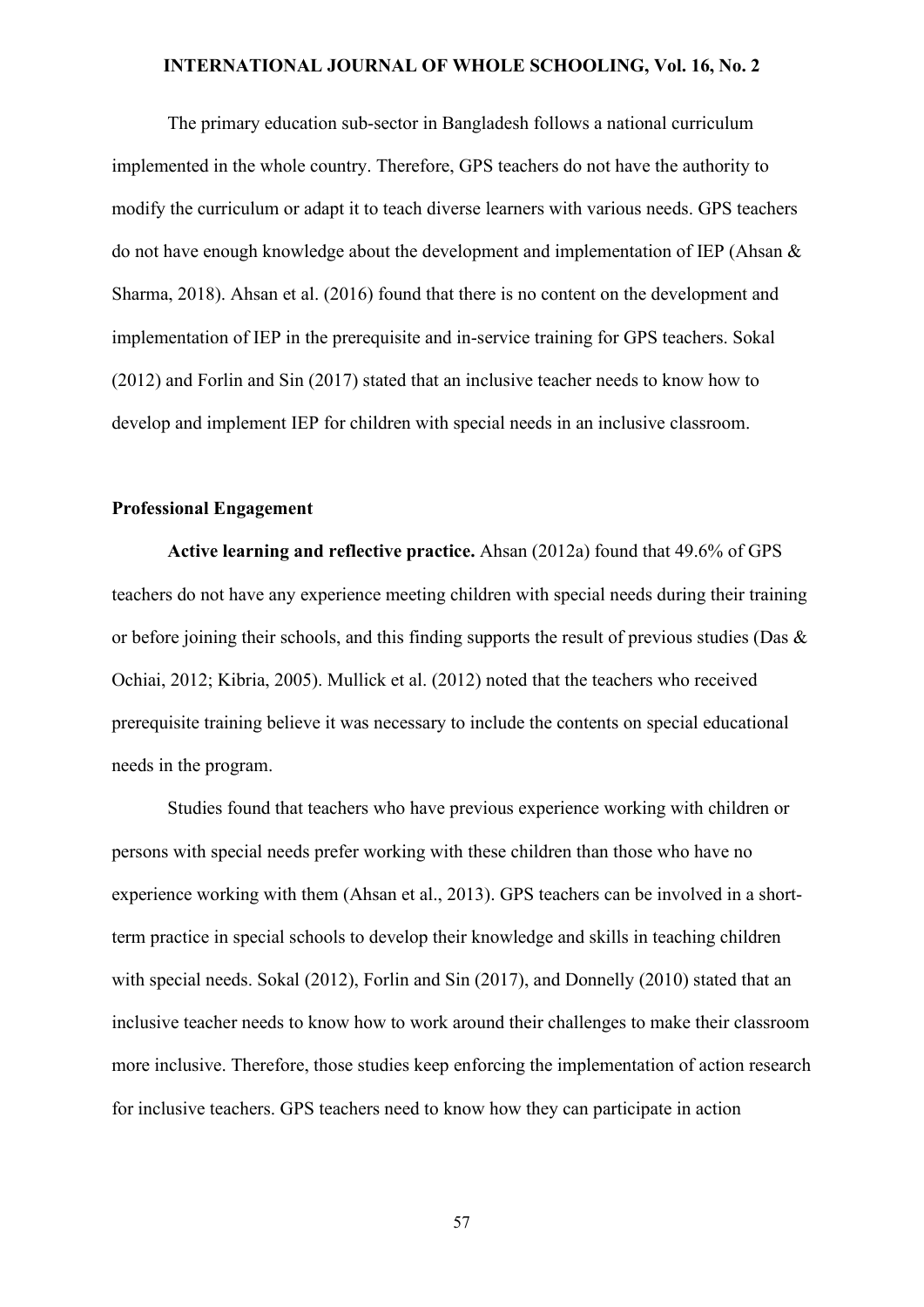research, keep their records, analyze, and implement new ideas to include all learners in their classes.

**Professional relationship and membership.** Collaboration among teachers and with schools' stakeholders is an important requirement for GPS teachers to implement inclusive education. This collaboration should happen not only among teachers, but also with other stakeholders such as students, parents, and local leaders of the schools.

In Bangladesh, GPSs recruit teachers who are not specialized in any subject. After having obtained the positions, GPS teachers receive some in-service training. Most of the time, GPS teachers cannot join the training in time because of insufficient resources in the PTIs, and the training can be delayed for two to five years. After the DPEd training, they receive some specialized training based on the GPS teachers' interests. Some GPSs have a few teachers trained in inclusive education, but some do not as well.

Moreover, GPSs with trained teachers on inclusive education needs to help neighborhood schools where there are no trained teachers. Therefore, GPS teachers need to prepare for collaboration among neighboring schools to implement inclusive education. As per the National Education Policy 2010, GPS teachers must include children with special needs in their educational practices, and thus, GPS teachers need to collaborate by teaching all children in their classrooms. Several studies found that GPS teachers were not familiar with collaboration to implement inclusive education, and these studies suggested that Bangladeshi GPS teachers were required to know how to do so (Ahsan & Mullick, 2013; Ahsan 2012; Malak, 2013a).

Mullick et al. (2012, p. 7) stated, "Students with disabilities often became the object of entertainment and were bullied by other students." Collaboration between students with and without special needs is vital for implementing inclusive education in GPSs. Studies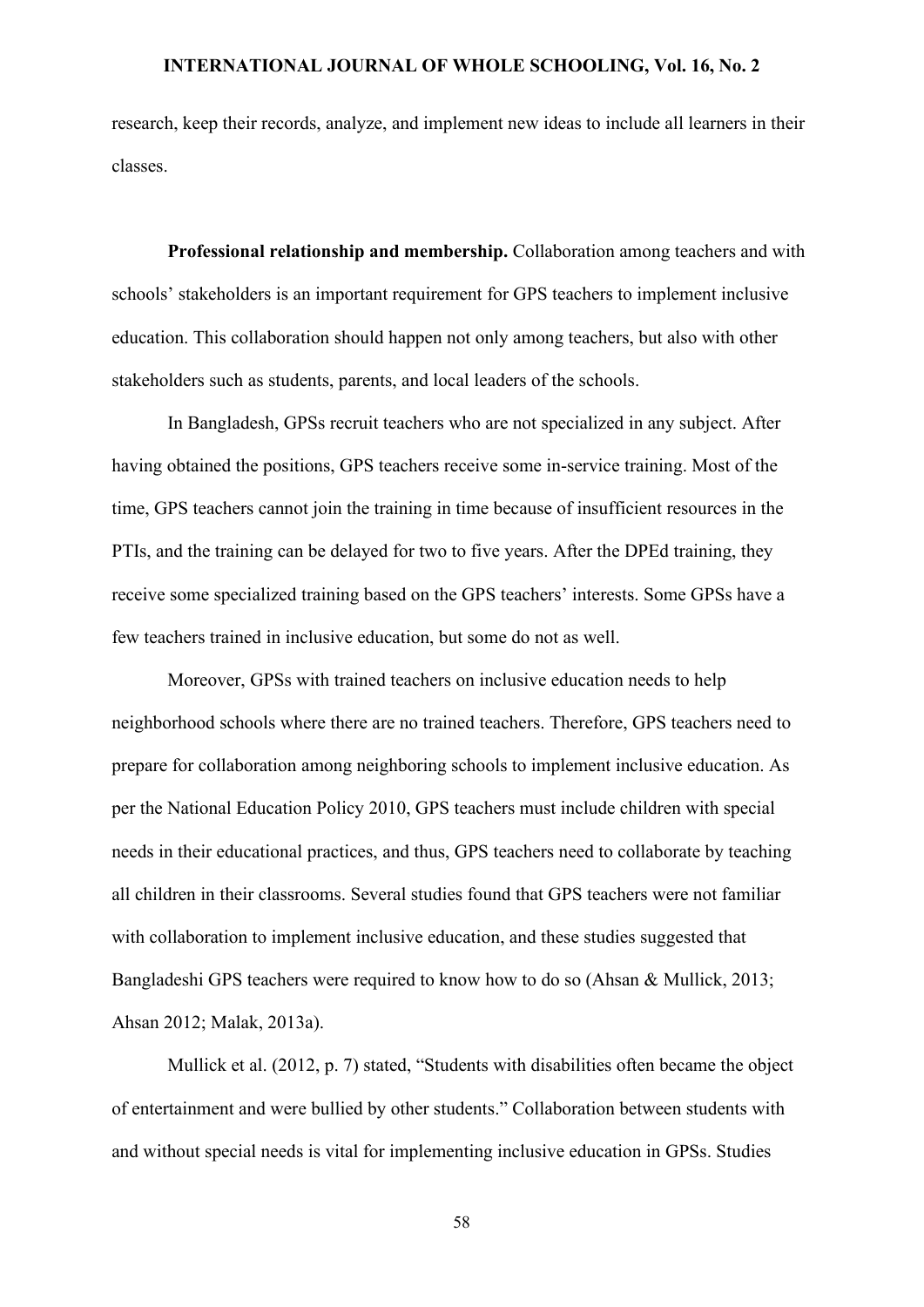found that students without special needs play a vital role in involving children with special needs in regular classrooms (Ahmmed et al., 2012; Ahmmed & Mullick, 2014; Ahsan et al., 2012a; Das & Ochiai, 2012; Hoque et al., 2013; Malak, 2013a; Mullick et al., 2012; Zaman et al., 2011). Some students are motivated and are always trying to help children with special needs, while other students have a negative attitude toward students with special needs. Mullick et al. (2012) and Ahsan et al. (2012b) suggested that collaboration between children with and without special needs is essential for implementing inclusive education, and teachers must take responsibility for the collaboration. Teachers need to become the connection between children with and without special needs. The above studies found that GPS teachers have limited ideas regarding establishing cooperation between children with and without special needs.

Studies also found that most of the parents of children without special needs have a negative concept of disabilities (Ahmmed et al., 2012; Ahmmed & Mullick, 2014; Ahsan & Mullick, 2013; Das, 2011; Hoque et al., 2013; Mullick et al., 2012) and have negative attitudes toward including children with special needs in regular classrooms (Ahmmed & Mullick, 2014; Mullick et al., 2012). Those parents do not want their children to interact with children with special needs. Therefore, teachers need to remove the negative concepts of disabilities from parents of children without disabilities and encourage them (parents of children without disabilities) to allow their children to help children with special needs. However, a couple of studies (Ahmmed et al., 2012, 2014) found that a few parents of children without special needs expressed interest and willingness to work with children with special needs and help teachers to implement inclusive education.

Teachers do not only play the role to connect students in schools and classrooms, but they also work to bridge the gap among the school stakeholders such as students, parents, and local leaders. Local leaders and education officials play a significant role in developing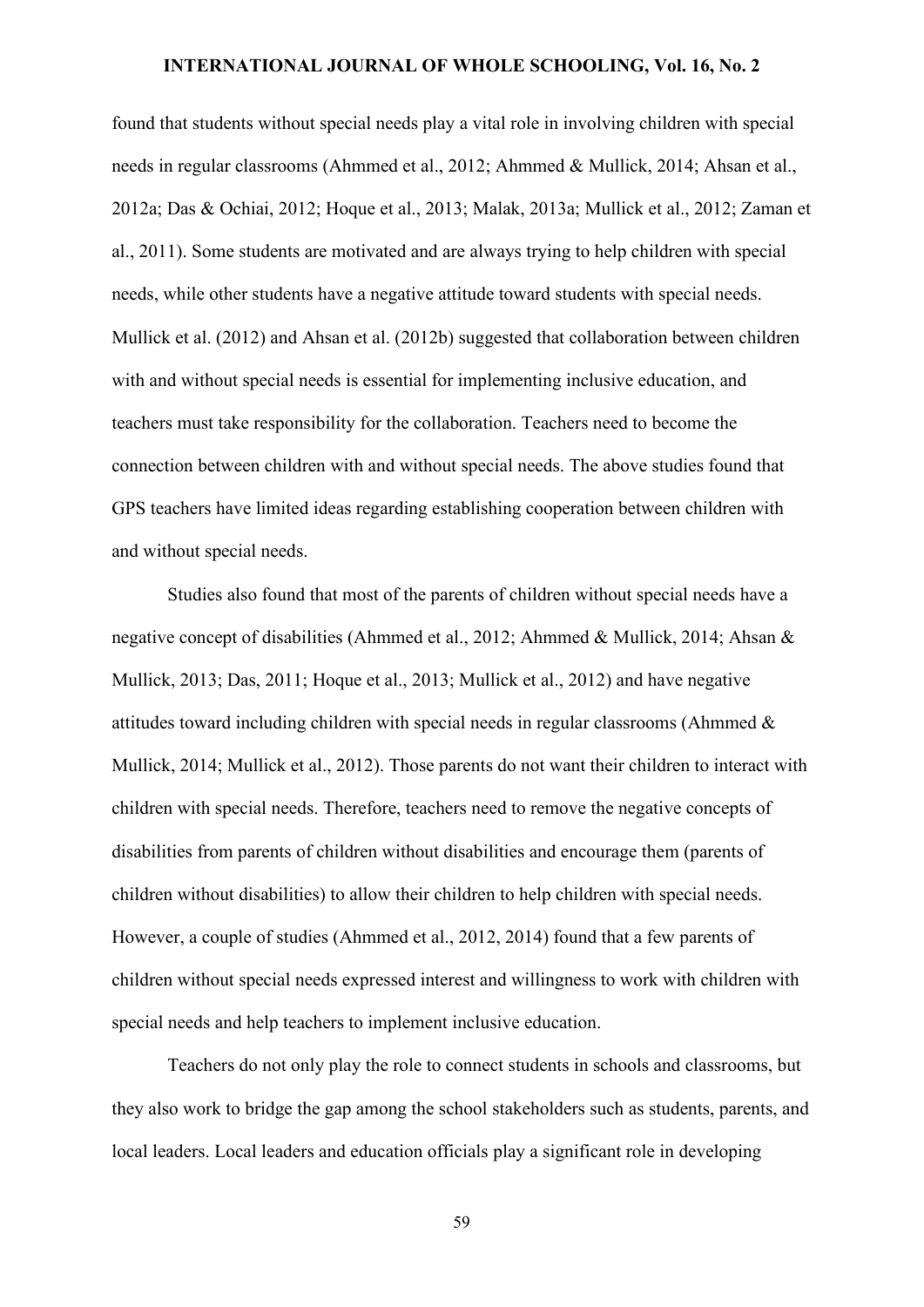teachers' professional skills (Mullick et al., 2013). Several studies have found that local leaders and education officers influenced teachers' professional skills (Ahsan, Haq, et al., 2013; Mullick, 2013; Mullick et al., 2012, 2013). Moreover, local leaders help to shape the physical development of schools through fundraising. Effective communication helps people to express thoughts, assist in building relationships, and enhance practical problem solving (Sharma, 2011).

Collaboration is vital to implement inclusive education. Collaborations between teachers and teachers, teachers and students, teachers and parents, teachers and local leaders, and teachers and education officers are particularly important to implement inclusive education (Loreman et al., 2011). Forlin and Sin (2017) also mentioned that teachers need the skills to work with school stakeholders and need to possess excellent communication skills. Sokal (2012) also suggested that teachers need to have the ability to communicate and collaborate with parents and other stakeholders of schools. In this case, GPS teachers are required to develop their communication skills to involve themselves as effective communicators inside and outside school. Moreover, parents of children without special needs have a negative attitude toward children with special needs (Mullick et al., 2012). Therefore, GPS teachers need to possess the skills to change the attitude of parents of children without special needs.

According to the above analytical findings, from the perspective of Bangladesh, GPS teachers' training needs for inclusive education can be classified based on the issues related to professional knowledge, professional practice & professional engagement. The professional knowledge segment focuses on content knowledge, and pedagogy about inclusive education, knowledge about students' learning and development, and knowledge about disabilities and issues related to children with special and individual needs. The professional skills segment represents skills of instructional strategies, classroom management, challenging managing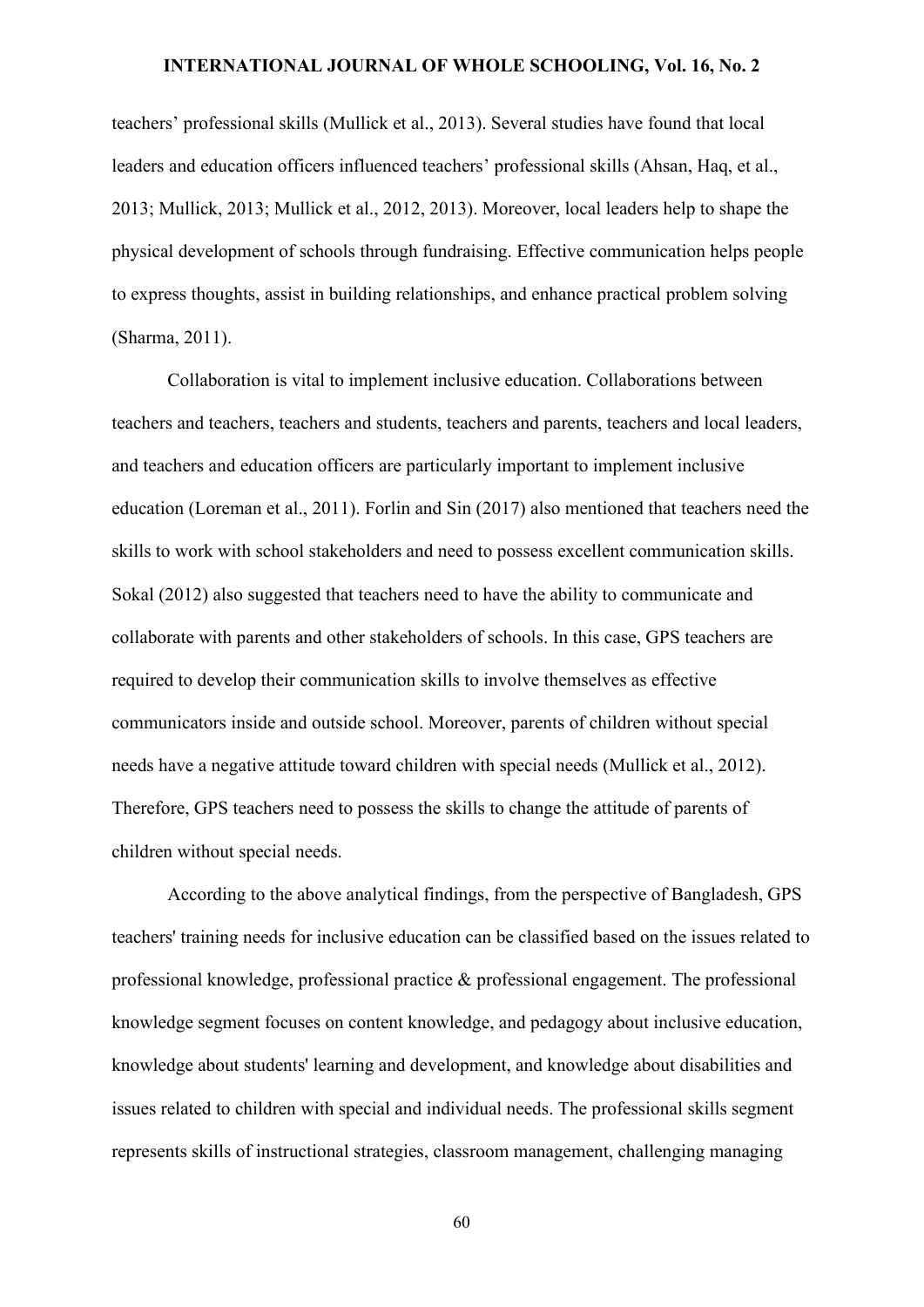environments, and alternative communication techniques and issues related to curriculum and planning. Professional engagement represents issues related to active learning and reflective practice and issues related to professional relationships and membership.

# **Recommendations and Scope for Future Studies**

Ahsan et al. (2016) found that GPS teachers receive just 4.5 hours of course time on inclusive education, which is not enough to learn how to teach children with disabilities in a regular education system. Under these circumstances, it is essential to provide extensive inservice and pre-service training for existing and new teachers. Future studies should be designed to explore what kinds of in-service training programs are the most valuable, convenient, and effective for GPS teachers and how these programs should be implemented for them.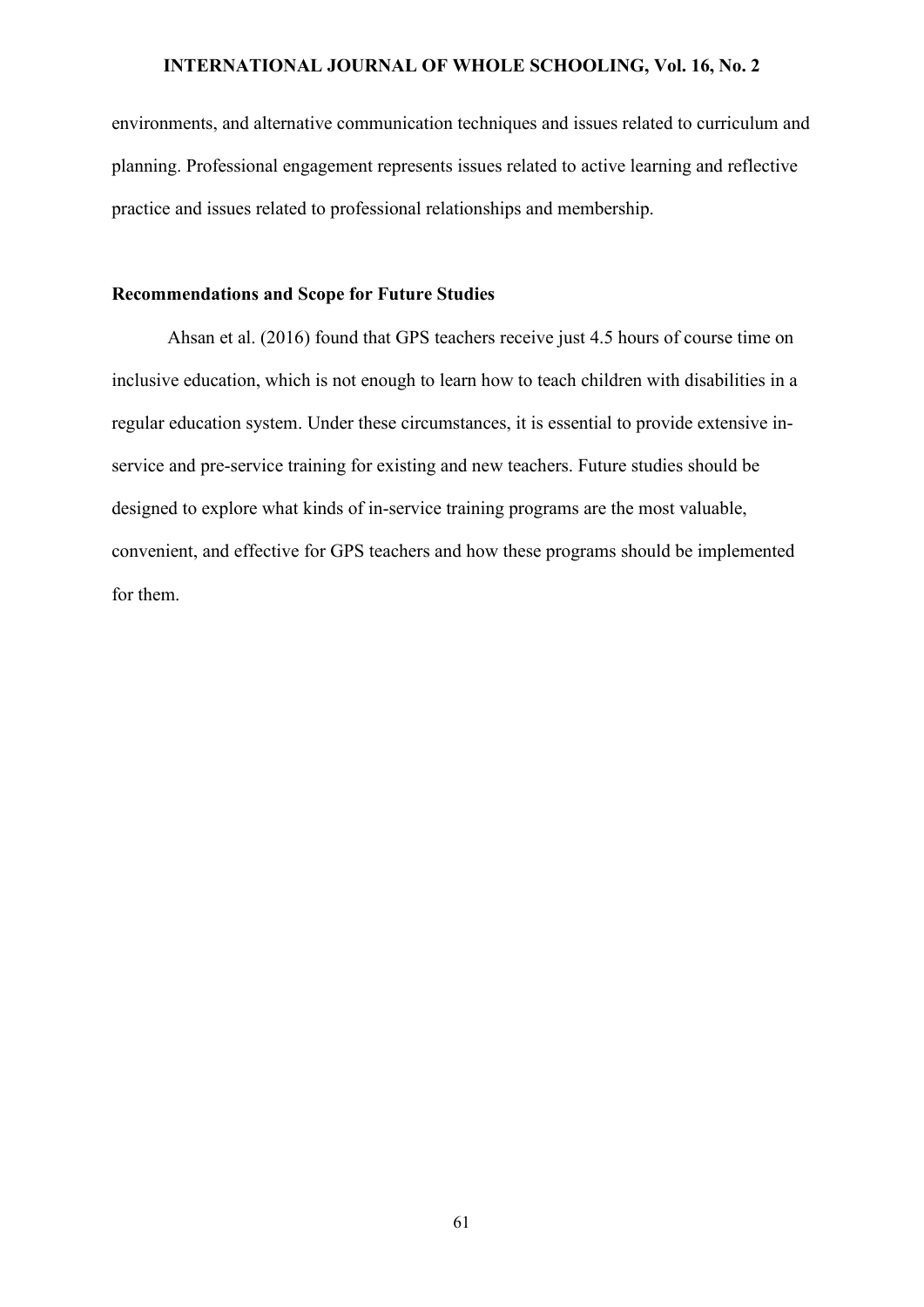#### **References**

- Ahmmed, M., & Mullick, J. (2014). Implementing inclusive education in primary schools in Bangladesh: Recommended strategies. *Educational Research for Policy and Practice*, *13*(2), 167-180. [doi.org/10.1007/s10671-013-9156-2](https://doi.org/10.1007/s10671-013-9156-2)
- Ahmmed, M., Sharma, U., & Deppeler, J. (2012). Variables affecting teachers' attitudes towards inclusive education in Bangladesh. *Journal of Research in Special Educational Needs*, *12*(3), 132-140. [doi.org/10.1111/j.1471-3802.2011.01226.x](https://doi.org/10.1111/j.1471-3802.2011.01226.x)
- Ahmmed, M., Sharma, U., & Deppeler, J. (2014). Variables affecting teachers' intentions to include students with disabilities in regular primary schools in Bangladesh. *Disability & Society*, *29*(2), 317-333. [doi.org/10.1080/09687599.2013.796878](https://doi.org/10.1080/09687599.2013.796878)
- Ahsan, M. T. (2006). Inclusive education acts and policies in some selected countries including Bangladesh: A review. *Bangladesh Education Journal*, *5*(1), 53-67. [http://bdeduarticle.com/inclusive-education-acts-and-policies-in-some-selected](http://bdeduarticle.com/inclusive-education-acts-and-policies-in-some-selected-countries-including-bangladesh-a-review/)[countries-including-bangladesh-a-review/](http://bdeduarticle.com/inclusive-education-acts-and-policies-in-some-selected-countries-including-bangladesh-a-review/)
- Ahsan, M. T., Deppeler, J. M., & Sharma, U. (2013). Predicting pre-service teachers' preparedness for inclusive education: Bangladeshi pre-service teachers' attitudes and perceived teaching-efficacy for inclusive education. *Cambridge Journal of Education*, *43*(4), 517-535. [doi.org/10.1080/0305764X.2013.834036](https://doi.org/10.1080/0305764X.2013.834036)
- Ahsan, M. T., Haq, M. N., Johora, F. T., & Siddik, M. A. B. (2013). *Ensuring right to education: An in-depth study to explore educationally excluded children*. Dhaka, BD: Plan International Bangladesh.
- Ahsan, M. T., & Mullick, J. (2013). The journey towards inclusive education in Bangladesh: Lessons learned. *Prospects*, *43*(2), 151–164. [doi.org/10.1007/s11125-013-9270-1](https://doi.org/10.1007/s11125-013-9270-1)
- Ahsan, M. T., & Sharma, U. (2018). Pre-service teachers' attitudes towards inclusion of students with high support needs in regular classrooms in Bangladesh. *British Journal of*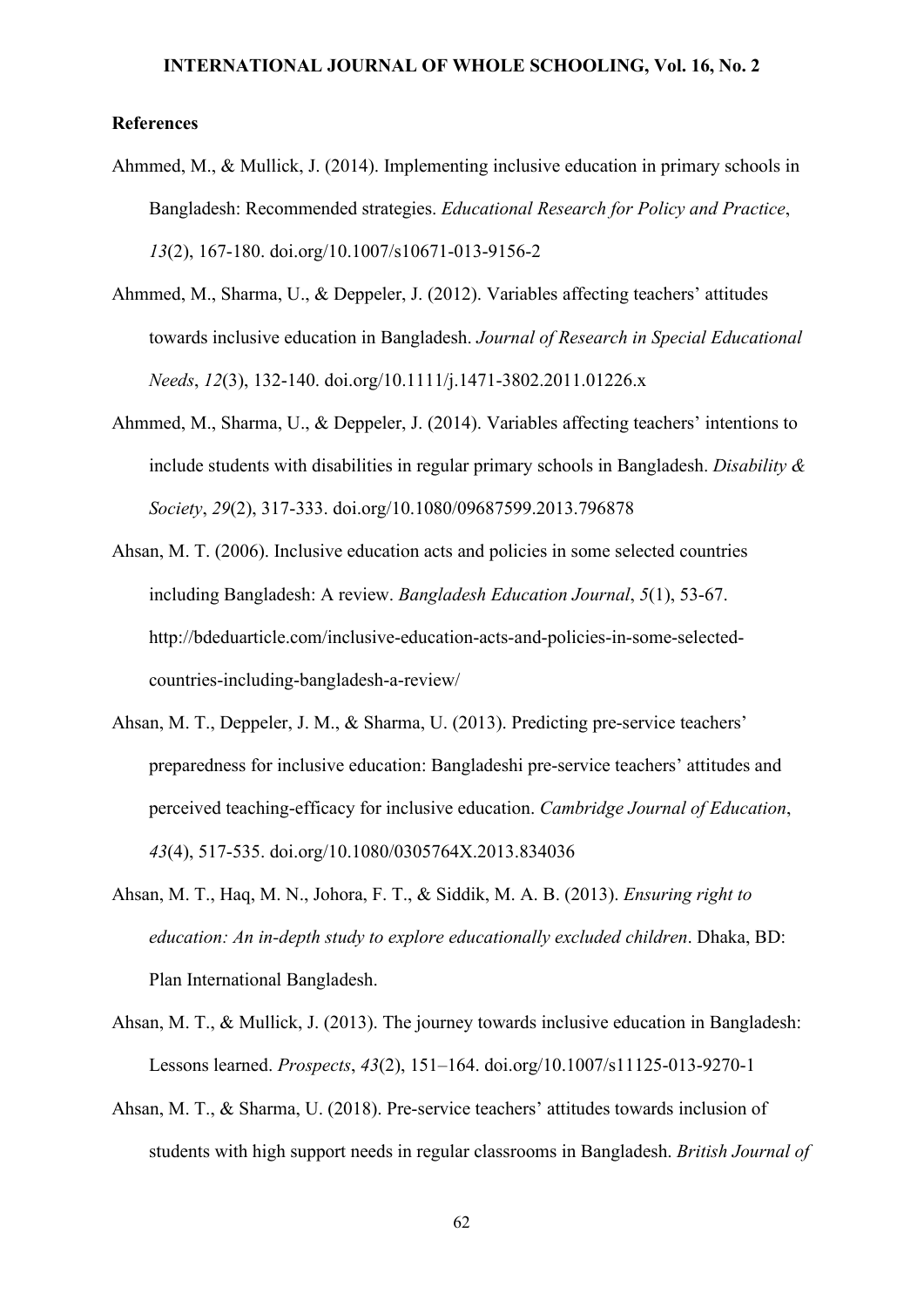*Special Education*, *45*(1), 81-97. [doi.org/10.1111/1467-8578.12211](https://doi.org/10.1111/1467-8578.12211)

- Ahsan, M. T., Sharma, U., & Deppeler, J. M. (2012a). Challenges to prepare pre-service teachers for inclusive education in Bangladesh: Beliefs of higher educational institutional heads. *Asia Pacific Journal of Education*, *32*(2), 241-257.
- Ahsan, M. T., Sharma, U., & Deppeler, J. M. (2012b). Exploring pre-service teachers' perceived teaching-efficacy, attitudes and concerns about inclusive education in Bangladesh. *International Journal of Whole Schooling*, *8*(2), 1-20.
- Ahsan, M. T., Tasnuba, T., Akter, M., Islam, M. K., & Miah, A. S. M. J. (2016). *Teacher education programme in Bangladesh: Inclusiveness for children with disabilities*. Dhaka: ActionAid. [http://actionaidbd.org/wp](http://actionaidbd.org/wp-content/uploads/2019/06/teacher_education_programme_2.pdf)[content/uploads/2019/06/teacher\\_education\\_programme\\_2.pdf](http://actionaidbd.org/wp-content/uploads/2019/06/teacher_education_programme_2.pdf)
- Ajuwon, P. M. (2007). Inclusive education for students with disabilities in Nigeria: Benefits, challenges and policy implications. *International Journal of Special Education*, *23*(3), 11-16.
- Avramidis, E., & Norwich, B. (2002). Teachers' attitudes towards integration/inclusion: A review of the literature. *European Journal of Special Needs Education*, *17*(2), 129-147. [doi.org/10.1080/08856250210129056](https://doi.org/10.1080/08856250210129056)

Azam, A. Q. M. S. (2015). *Administrators' preparedness for inclusive education reform in Bangladesh* (Doctoral thesis). https://bridges.monash.edu/articles/Administrators preparedness for inclusive educatio n reform in Bangladesh/4705159

- Barnamala, M. T. (2015). Status, issues, and prospects of quality higher education in Bangladesh: In the contest of global world. *Bangladesh Research Publications Journal*, *11*(1), 79-86.
- Brennan, A. (2017). *Exploring the impact of a professional learning community on teacher*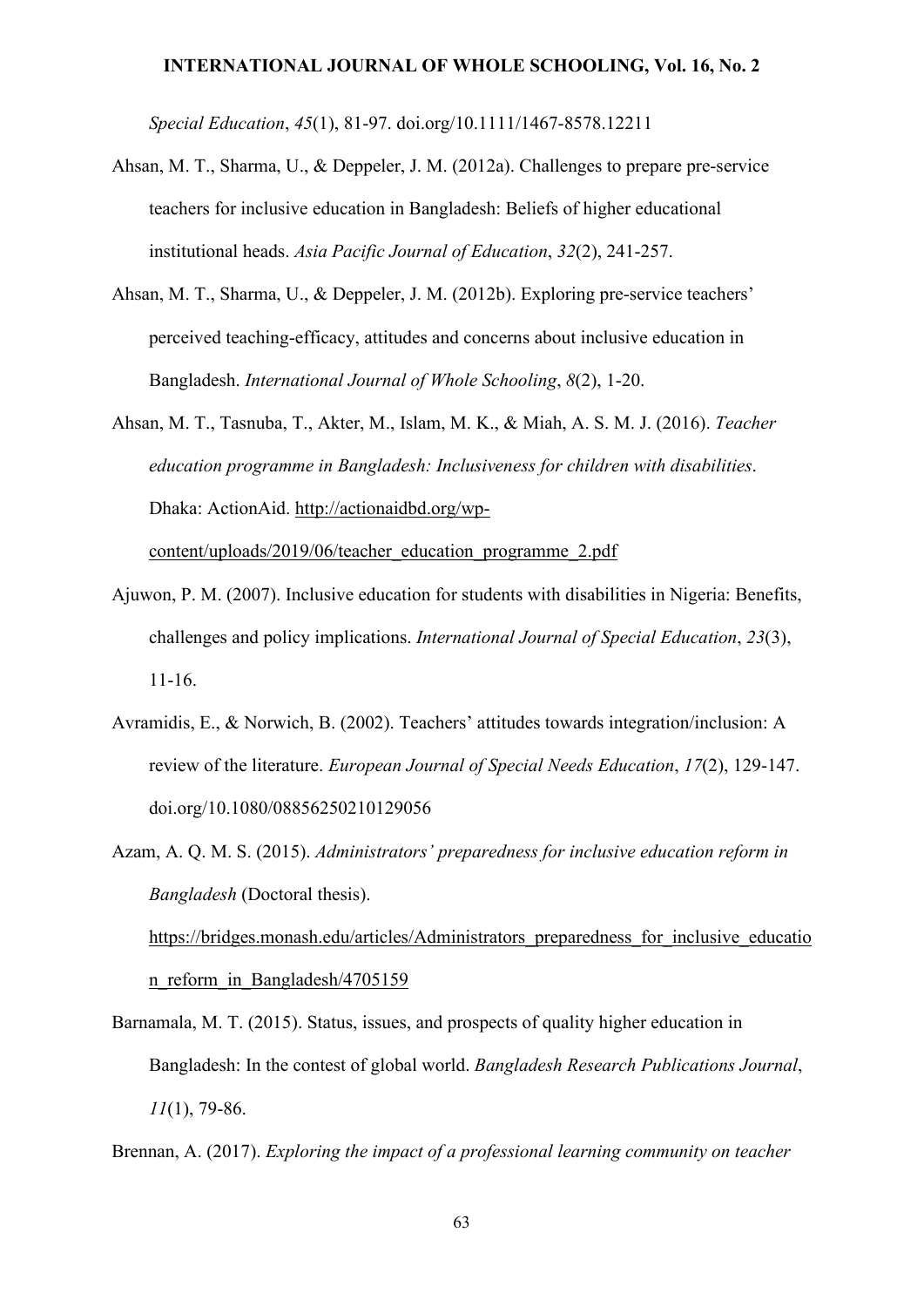*professional learning for inclusive practice* (Doctoral dissertation).

<http://doras.dcu.ie/21956/>

- Campbell, D. M., & Fyfe, B. (1995). *Reforming teacher education: The challenge of inclusive education*. Paper presented at the Extended Annual Meeting of the Association of Independent Liberal Arts Colleges for Teacher Education, Washington DC.
- Charema, J. (2010). Inclusive education in developing countries in the Sub Saharan Africa: From theory to practice. *International Journal of Special Education*, *25*(1), 87-93.
- Cochran, K. F., King, R. A., & DeRuiter, J. A. (1991). *Pedagogical content knowledge: A tentative model for teacher preparation*. Chicago: Paper presented at the annual meeting of the American educational research association.

<https://files.eric.ed.gov/fulltext/ED340683.pdf>

- Cooper, H. (2017). *Research synthesis and meta-analysis: A step-by-step approach* (5th ed.). CA: Sage.
- Das, A. (2011). Inclusion of students with disabilities in mainstream primary education of Bangladesh. *Journal of International Development and Cooperation*, *17*(2), 1-10.
- Das, A., & Ochiai T. (2012). Effectiveness of C-in-Ed course for inclusive education: Viewpoint of in-service primary teachers in southern Bangladesh. *Electronic Journal for Inclusive Education*, *2*(10), 1-12.

<http://corescholar.libraries.wright.edu/cgi/viewcontent.cgi?article=1145&context=ejie>

- Donnelly, V. (2010). *Teacher education for inclusion: International literature review*. European agency for development in special needs education. [https://www.european](https://www.european-agency.org/sites/default/files/TE4I-Literature-Review.pdf)[agency.org/sites/default/files/TE4I-Literature-Review.pdf](https://www.european-agency.org/sites/default/files/TE4I-Literature-Review.pdf)
- Directorate of Primary Education (DPE). (2017). *Bangladesh primary education annual sector performance report 2017*. Dhaka: Directorate of primary education

Directorate of Primary Education (DPE). (2018). *Bangladesh primary education annual*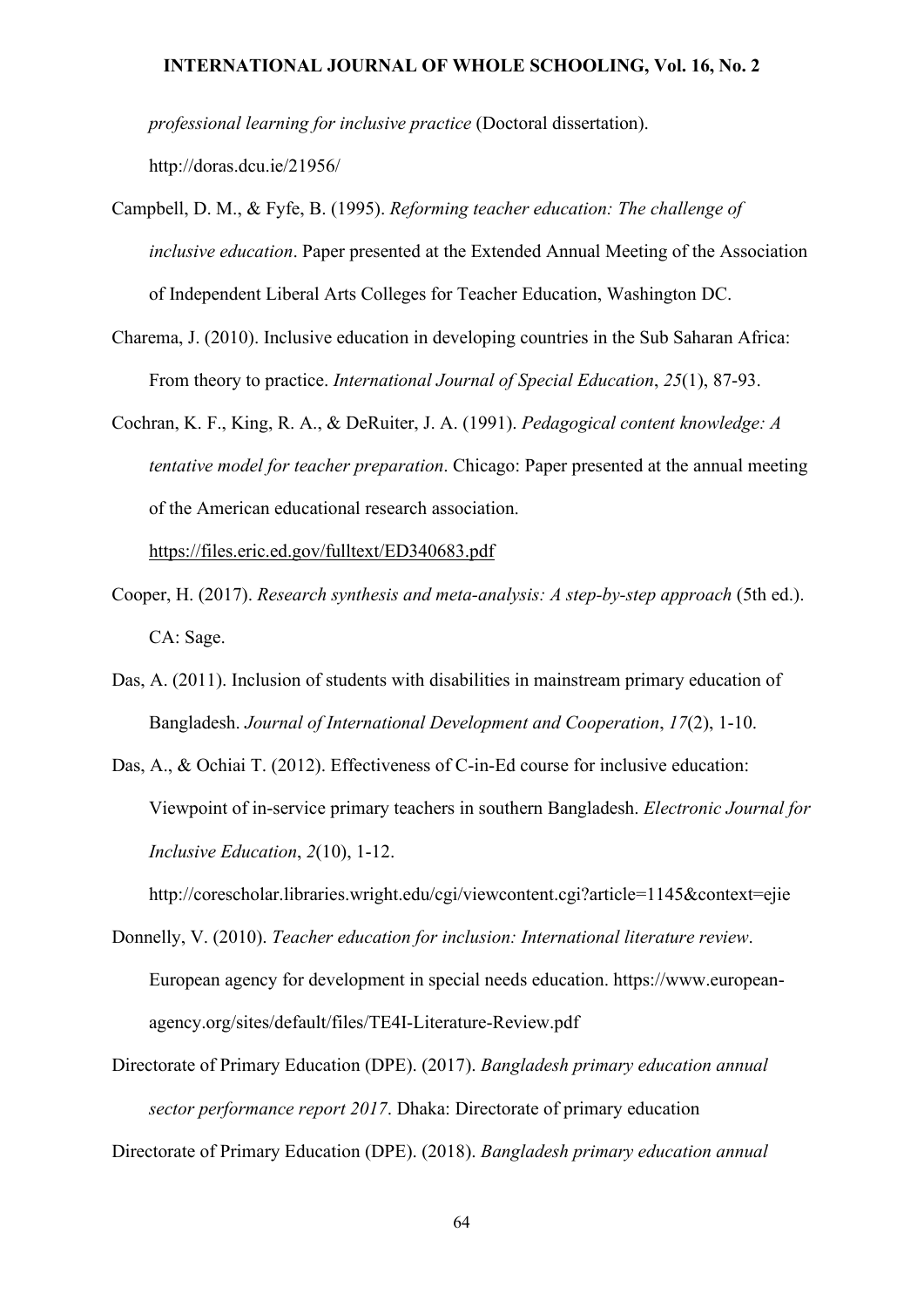*report 2018*. Dhaka: Directorate of primary education.

- Dyson, M., Plunkett, M., & McCluskey, K. (2018). Australian professional standards for teachers. In *Success in Professional Experience: Building Relationships in Educational Settings* (pp. 229-234). Cambridge: Cambridge University Press. doi:10.1017/9781108550703.014
- Florian, L., & Rouse, M. (2009). The inclusive practice project in Scotland: Teacher education for inclusive education. *Teaching and Teacher Education*, *25*(4), 594-601. [doi.org/10.1016/j.tate.2009.02.003](https://doi.org/10.1016/j.tate.2009.02.003)
- Forlin, C. (2010a). The role of the school psychologist in inclusive education for ensuring quality learning outcomes for all learners. *School Psychology International*, *31*(6), 617- 630. [doi.org/10.1177/0143034310386535](https://doi.org/10.1177/0143034310386535)
- Forlin, C. (2010b). *Teacher education for inclusion, changing paradigms and innovative approaches*. New York: Routledge.
- Forlin, C. (2012). Responding to the need for inclusive teacher education: Rhetoric or reality? In C. Forlin (Ed.), *Future directions for inclusive teacher education* (pp. 3–12). New York: Routledge.
- Forlin, C., Earle, C., Loreman, T., & Sharma, U. (2011). The sentiments, attitudes, and concerns about inclusive education revised (SACIE-R) scale for measuring pre-service teachers' perceptions about inclusion. *Exceptionality Education International*, *21*(3), 50- 65.
- Forlin, C., & Hopewell, T. (2006). Inclusion- The heart of the matter: Trainee teachers' perceptions of a parent's journey. *British Journal of Special Education*, *33*(2), 55-61. [doi.org/10.1111/j.1467-8578.2006.00415.x](https://doi.org/10.1111/j.1467-8578.2006.00415.x)
- Forlin, C., Loreman, T., Sharma, U., & Earle, C. (2009). Demographic differences in changing pre‐service teachers' attitudes, sentiments and concerns about inclusive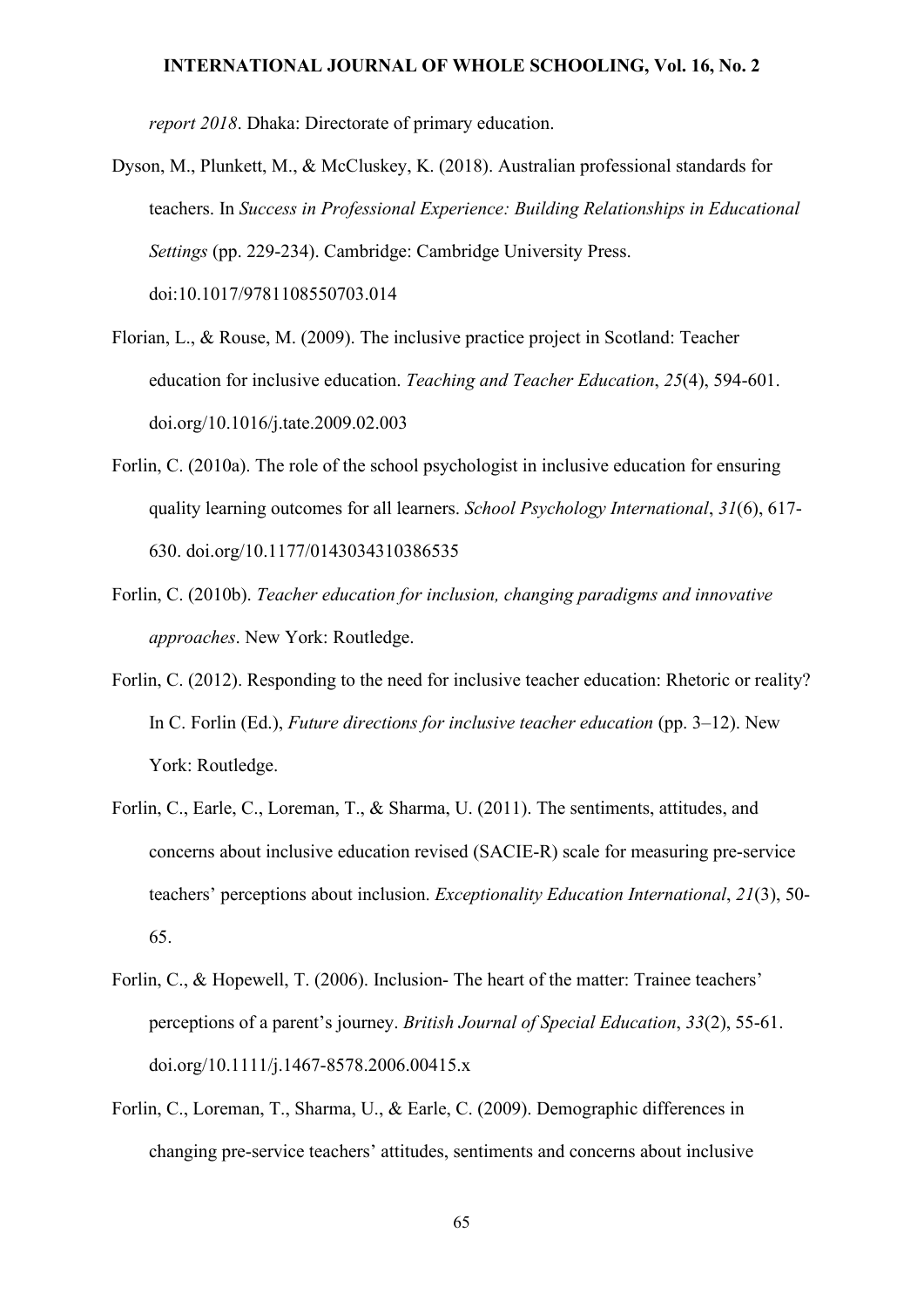education. *International Journal of Inclusive Education*, *13*(2), 195-209.

Forlin, C., & Sin, K. F. (2017). In-service teacher training for inclusion. In G. W. Noblit (Ed.), *Oxford Research Encyclopedias: Education*. doi.org/10.1093/acrefore/9780190264093.013.161

- Gess-Newsome, J., & Lederman, N. G. (2002). *Examining pedagogical content knowledge* (Vol. 6). Boston: Kluwer Academic Publishers. [doi.org/10.1007/0-306-47217-1](https://doi.org/10.1007/0-306-47217-1)
- Hoque, K. E., Zohora, M. F., Islam, R., & Al-Ghefeili, A. A. A. (2013). Inclusive education into mainstream primary education: A comparative study between Malaysia and Bangladesh. *International Journal of Learning and Development*, *3*(3), 81-92.
- Khan, T. (2011). *Investigation of secondary school teachers' attitudes towards and knowledge about inclusive education in Bangladesh* (Unpublished master's thesis). University of Canterbury, Christchurch, New Zealand.
- Kibria, G. (2005). Inclusion education and the developing countries: The case of Bangladesh. *Journal of the International Association of Special Education*, *6*(1), 43-47.
- Kim, J.-R. (2011). Influence of teacher preparation programmes on pre-service teachers' attitudes toward inclusion. *International Journal of Inclusive Education*, *15*(3), 355-377. [doi.org/10.1080/13603110903030097](https://doi.org/10.1080/13603110903030097)
- Lamichhane, K., & Kawakatsu, Y. (2015). Disability and determinants of schooling: A case from Bangladesh. *International Journal of Educational Development*, *40*, 98-105. [doi.org/10.1016/j.ijedudev.2014.11.001](http://dx.doi.org/10.1016/j.ijedudev.2014.11.001)
- Loreman, T., Deppeler, J., & Harvey, D. (2011). *Inclusive education: Supporting diversity in the classroom* (2nd ed.). Crows Nest, Australia: Allen & Unwin.
- Lundqvist, J. (2016). *Educational pathways and transitions in the early school years: Special educational needs, support provisions and inclusive education* (Doctoral dissertation) http://su.diva-portal.org/smash/get/diva2:896595/FULLTEXT01.pdf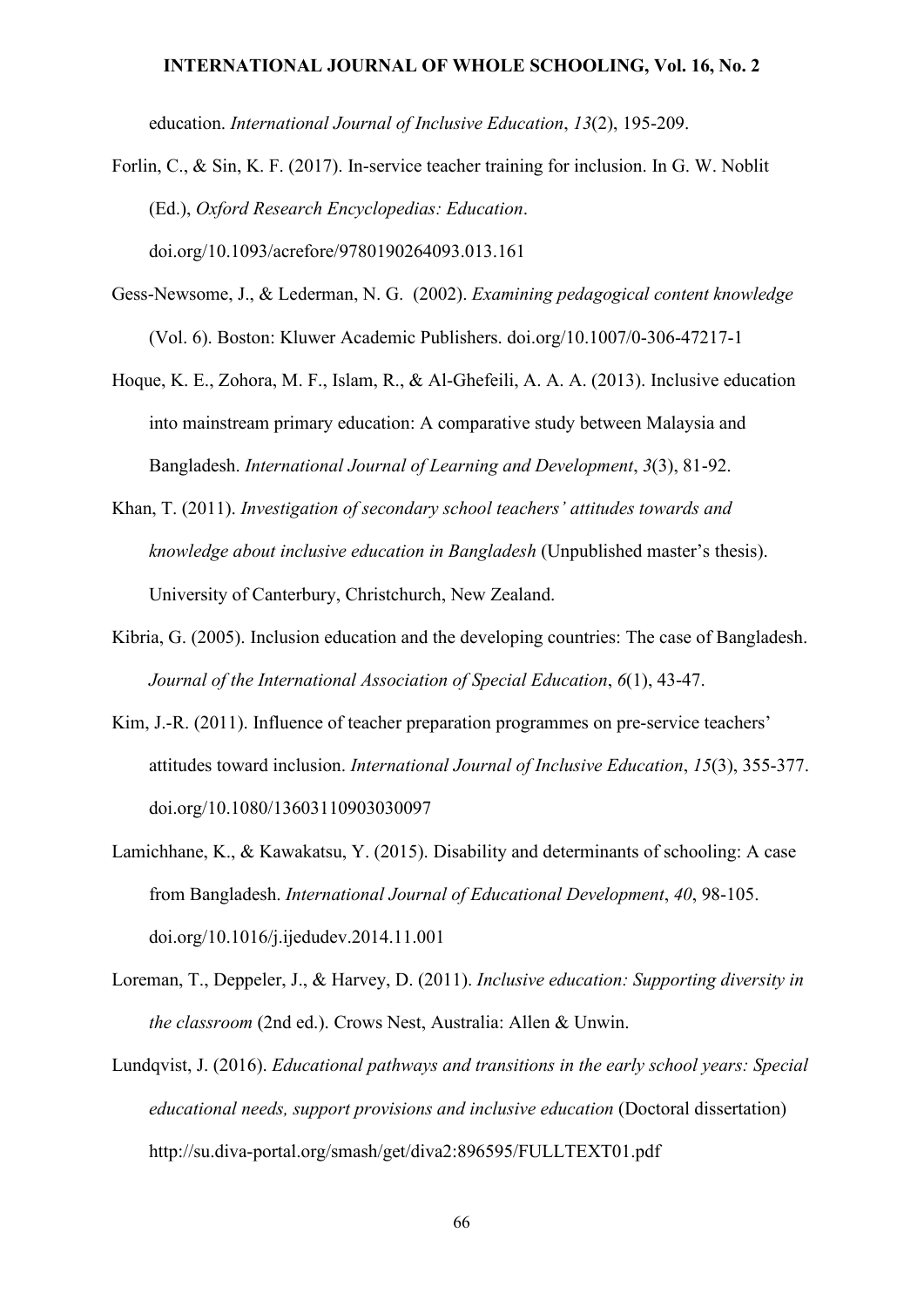- Malak, M. S. (2013a). Inclusive education in Bangladesh: Pre-service teachers ready to accept students with special educational needs in regular classes. *Disability, CBR & Inclusive Development*, *24*(1), 56-81. [doi.org/10.5463/DCID.v24i1.191](https://doi.org/10.5463/DCID.v24i1.191)
- Malak, M. S. (2013b). Inclusive education reform in Bangladesh: Pre-service teachers' responses to include students with special educational needs in regular classrooms. *International Journal of Instruction, 6*(1), 195-214.
- Malak, S., Begum, H. A., Habib, A., Shaila, M., & Moninoor, M. (2013). Inclusive education in Bangladesh: Policy and practice. *Joint AARE Conference, Adelaide*, 1-15.
- Miles, S., Fefoame, G. O., Mulligan, D., & Haque, Z. (2012). Education for diversity: The role of networking in resisting disabled people's marginalisation in Bangladesh. *Compare: A Journal of Comparative and International Education*, *42*(2), 283-302. [doi.org/10.1080/03057925.2012.650482](https://doi.org/10.1080/03057925.2012.650482)

Ministry of Education (2010). *National education policy 2010*. Dhaka: MoE.

- Ministry of Social Welfare (2013). *Persons with disabilities rights and protection act 2013* (Issue 39). [http://bdlaws.minlaw.gov.bd/bangla\\_pdf\\_part.php?id=1126](http://bdlaws.minlaw.gov.bd/bangla_pdf_part.php?id=1126)
- Mishra, P., & Koehler, M. J. (2006). Technological pedagogical content knowledge: A framework for teacher knowledge. *Teachers College Record*, *108*(6), 1017-1054.
- Moher, D., Liberati, A., Tetzlaff, J., Altman, D. G. & The Prisma Group. (2009). Preferred reporting items for systematic reviews and meta-analyses: The PRISMA statement. *PLoS Medicine*, *6*(7), 1-6. [doi.org/10.1371/journal.pmed.1000097](https://doi.org/10.1371/journal.pmed.1000097)
- Mullick, J. (2013). Development of the distributed leadership practice for inclusive education (DLPIE) scale. *Asian Journal of Inclusive Education*, *1*(1), 31-46.
- Mullick, J., & Deppeler, J. M. (2011). Accountability and leadership practices in Bangladeshi schools: A supportive approach for implementing inclusive education policy? *The International Journal of Interdisciplinary Social Sciences: Annual Review*, *6*(3), 275-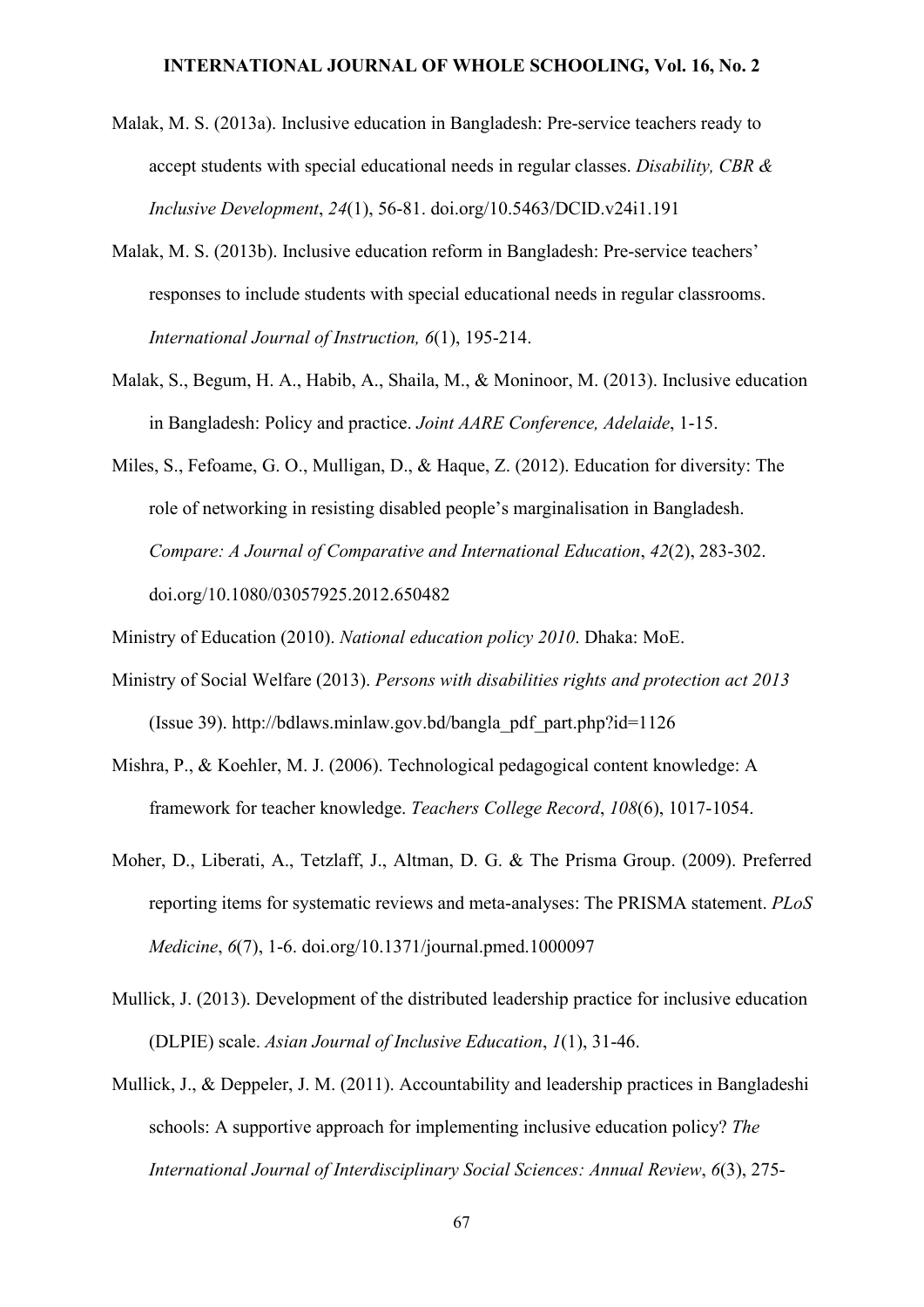288. [doi.org/10.18848/1833-1882/CGP/v06i03/52033](https://doi.org/10.18848/1833-1882/CGP/v06i03/52033)

- Mullick, J., Deppeler, J., & Sharma, U. (2012). Inclusive education reform in primary schools of Bangladesh: Leadership challenges and possible strategies to address the challenges. *International Journal of Whole Schooling*, *8*(1), 1-20.
- Mullick, J., Sharma, U., & Deppeler, J. (2013). School teachers' perception about distributed leadership practices for inclusive education in primary schools in Bangladesh. *School Leadership and Management*, *33*(2), 151-168. [doi.org/10.1080/13632434.2012.723615](https://doi.org/10.1080/13632434.2012.723615)

Neuendorf, K. A. (2002). *The content analysis guidebook*. CA: Sage Publications, Inc.

Osborn, D., Cutter, A., & Ullah, F. (2015). *Universal sustainable development goals. Understanding the transformational challenge for developed countries.* Report of a Study by Stakeholder Forum.

[https://sustainabledevelopment.un.org/content/documents/1684SF\\_-](https://sustainabledevelopment.un.org/content/documents/1684SF_-_SDG_Universality_Report_-_May_2015.pdf)

[\\_SDG\\_Universality\\_Report\\_-\\_May\\_2015.pdf.](https://sustainabledevelopment.un.org/content/documents/1684SF_-_SDG_Universality_Report_-_May_2015.pdf)

- Petticrew, M., & Roberts, H. (2006). Systematic reviews in the social sciences. In *Systematic Reviews in the Social Sciences*. Malden, MA: Blackwell Publishing. [doi.org/10.1002/9780470754887](https://doi.org/10.1002/9780470754887)
- Quddus, S. M. A. (2007). *The unfeasibility of professionalization of primary-school teachers in Bangladesh an analysis of the actors and factors, 1971-2001* (Doctoral dissertation). [http://bora.uib.no/bitstream/handle/1956/2318/PhD\\_thesis\\_Abdul\\_Quddus.pdf?sequence](http://bora.uib.no/bitstream/handle/1956/2318/PhD_thesis_Abdul_Quddus.pdf?sequence=1)  $=1$
- Sharma, U. (2011). Teaching in inclusive classrooms: Changing heart, head, and hands. *Bangladesh Education Journal*, *10*(2), 7–18.
- Sharma, U., Forlin, C., Deppeler, J., & Guang-Xue, Y. (2013). Reforming teacher education for inclusion in developing countries in the Asia-pacific region. *Asian Journal of Inclusive Education*, *1*(1), 3-16.